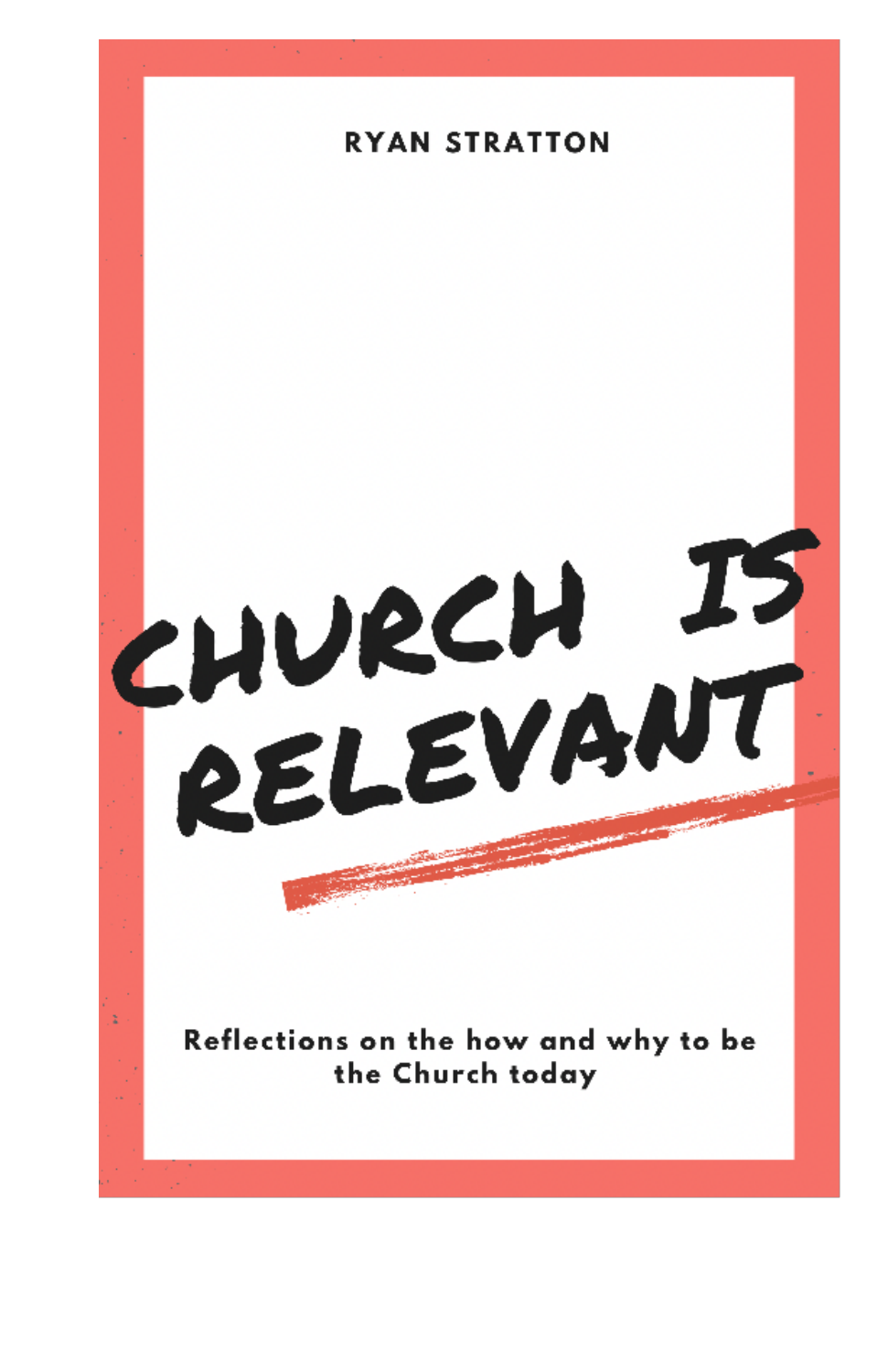# **Prologue**

One of the big questions I hear over and over today is "how is the Church still relevant?" These 4 reflections first appeared on my blog: [www.revryanstratton.com](http://www.revryanstratton.com) as thoughts on what it means to be the Church and how the Church is still relevant today because we have the message of Jesus Christ.

The final reflection (Reaching our Cities for Christ) was first a paper for one of my seminary classes then published to my blog.

I pray you can see the power of God working through the Church today. I pray you can sense God's calling on, in, and through your life. I pray, together, we will see the incredible kingdom of God expand to the ends of the earth.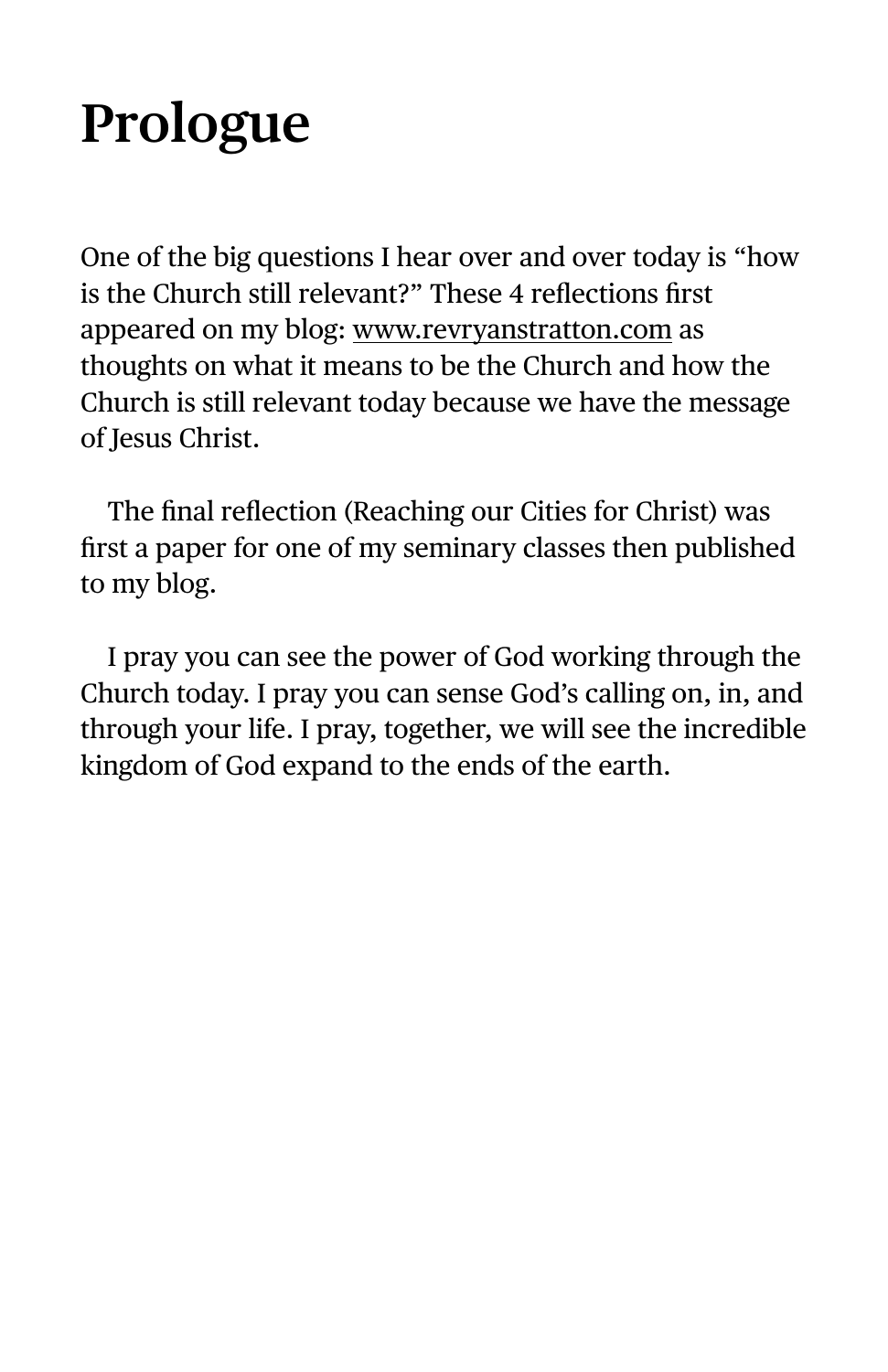# **1**

## **The Church is Still Relevant Today**

I<br>dill have to believe in the Church. It is a vessel that has been used by God to do incredible world transformation since it's beginnings. The Church is also still around, even though it seems like it should have died a long time ago.

At the time of this original writing, I was in the middle of a sermon series for the season of Advent called, "Prepare the Way." As I was working on, reading the scripture, and definitely praying about this week's message (God Finds Favor in Us – Luke 1:39-59), I kept having a nagging feeling tugging at me. I have not been able to focus on the message at all this week.

God seems to be up to something.

When have you felt JOY when you have been with other believers of Christ? How long did that joy last after you departed your friends or family? What would make this joy return and stay rooted in you?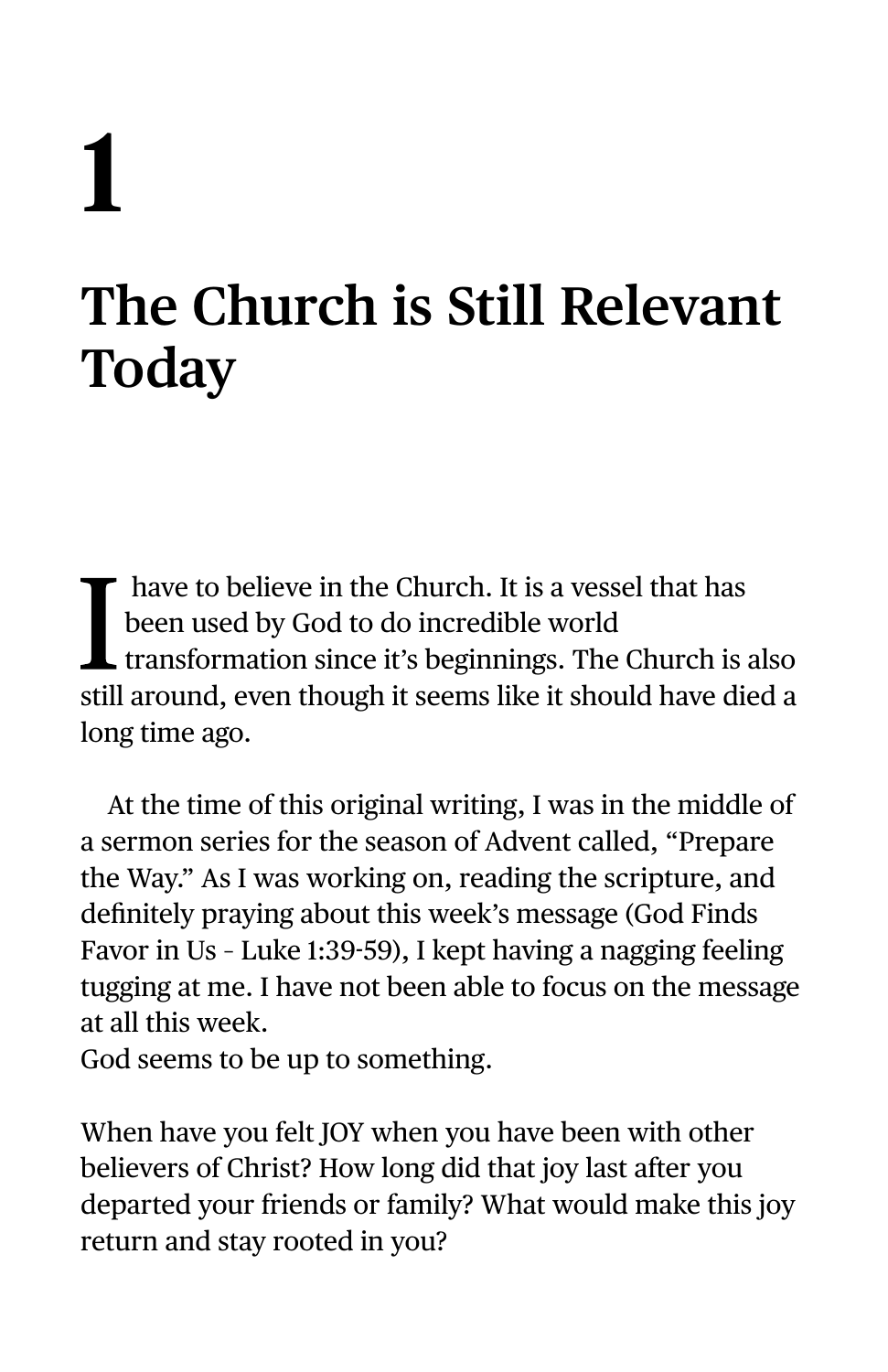I still believe in the power of the Church. I still believe in the power God gives his people. I still believe God is at work in this world even though it seems as if more and more hatred, crime, indifference, gossip, you name it, seem to be running rampant.

I still believe in the power of God through the Church. Whenever I come across Christians, I tend to find there are a few different responses about God's power: 1) some people expect it, 2) some people think God still has power today, 3) some people think God's shown power was at the time of the original apostles, 4) some people will think God does not have any power, that it all depends on the people. Where do you fall in those categories?

I find whenever things are going really good, my faith seems to rely more on what I can do. Whenever things are not going well, I find that's when I cry out to God for help. I wonder how many of you can relate to this?

What would happen, what would change, if we took the time to truly cry out to God, not just speak out minds, but really cry our heart out to him and sit still so we can listen to him? God is still in the business of making the impossible possible. There is nothing God cannot do.

I'm not calling for us to ask for whatever we want. Through prayer, we find our hearts, minds, and intentions are beginning to get aligned with God's heart and mission for the world.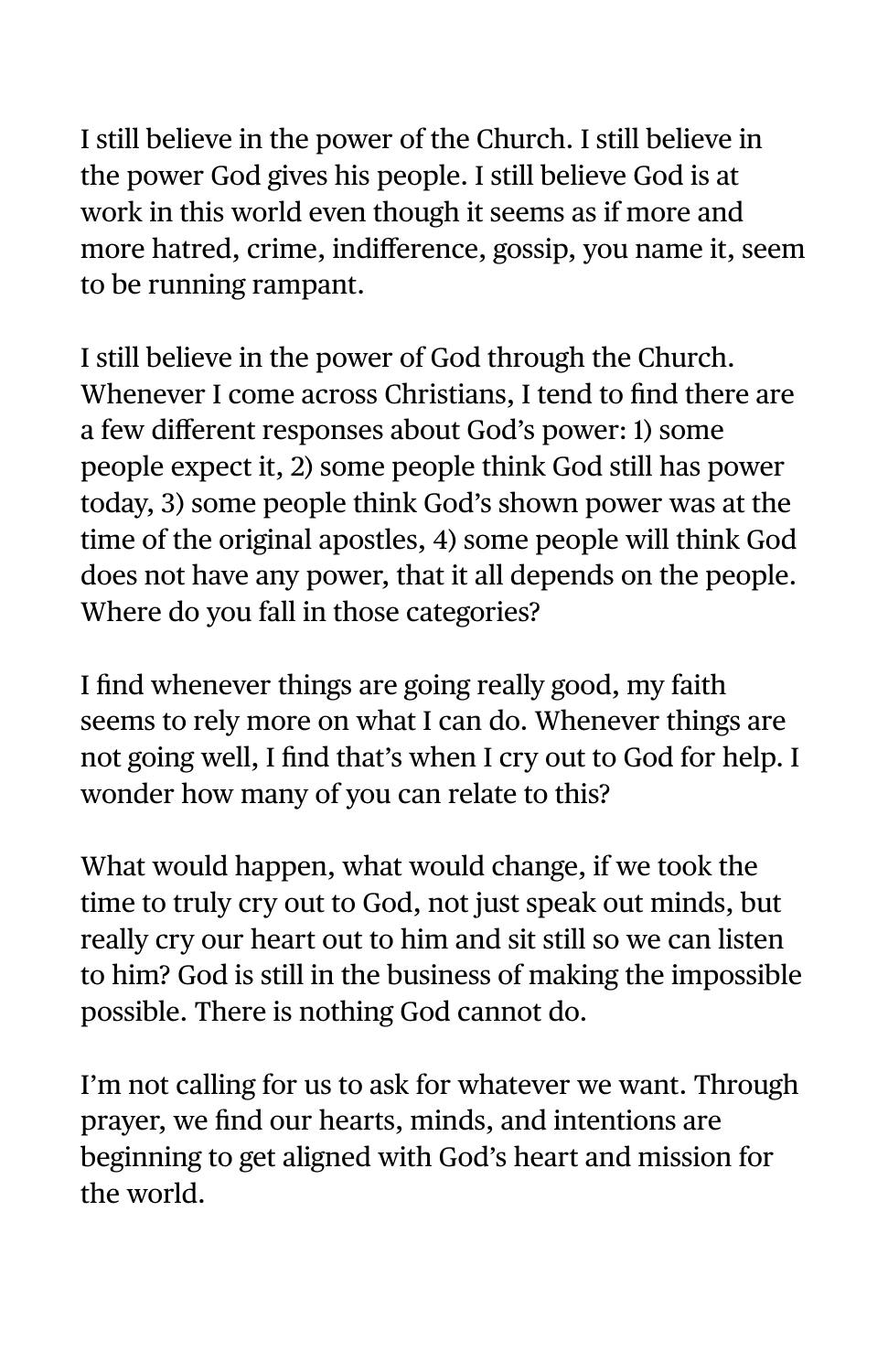Do you ever feel like your prayers are not being answered? Like you're just talking to the ceiling? Like you haven't experienced God's power in your life?

I encourage you to block out as much time as you can and be patient on God. He is already with us. Be patient to hear from him because, we may not understand or realize how much junk we have clogging our ears and hearts that muffles his voice.

As you sit and be still before the Lord, pay attention to how you begin to feel. Pay attention to what seems to be calming down. Pay attention to the still small voice that is constantly speaking to us, and we tune out much of the time because we get busy with "our lives."

I still believe in the power of God through the Church, but I wonder how much of God's presence and power we are missing and not living out because of all the junk we have clogging our spiritual lives.

Do you believe people can really be changed by the power fo God? Do you believe our communities can be transformed by the power of God? Do you believe our state and nation can be transformed by the power fo God? Do you believe our world can and will be transformed by the power of God? If not, why?

The longer I walk with Christ, as my Lord, the more I realize I do not know. The more I realize how much I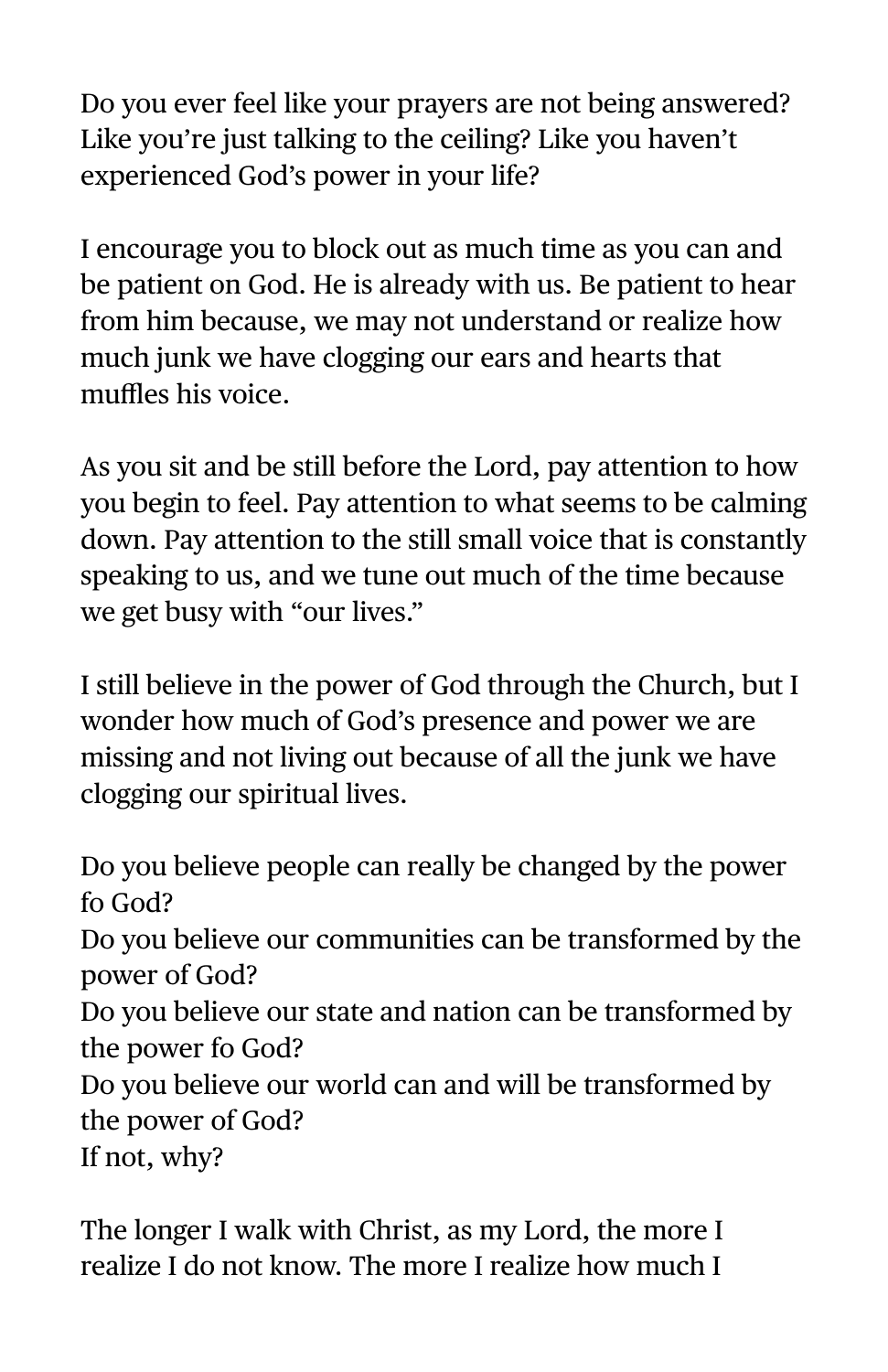depend on my abilities, my talents, my power, my personality.

If we want to see the power of God move more, in our lives, in the world, we should expect what we do not expect to witness. We should also be unashamed to share the full message of Jesus Christ. His life is where the power is and lives are never the same after encountering Jesus Christ.

How would you react if there was someone who came in off the street and joined us in worship ion Sunday? What if this person smelled, was on drugs, just finished a night of "work", did not have a nice home? What would we do? Could we love this person as we know God loves us?

God still does miraculous things in our world. Let's open our hearts to pay attention. Then let's also be the people of joy, a joy that the Holy Spirit uses to fill us so we can spread this joy out into the world.

Next, if we haven't experienced the power of God lately, how many people are we not encouraging to do what God called them to do? How many do we put on hold because it doesn't line up with our agenda? How many people need to be encouraged to live the life God has called them to live, even if it seems impossible?

I have seen people get crushed when another person says the dream is not right, or gives false information about not having enough to to the work. God will always provide what we need to accomplish his mission. If we haven't experienced the power of the Holy Spirit lately, how much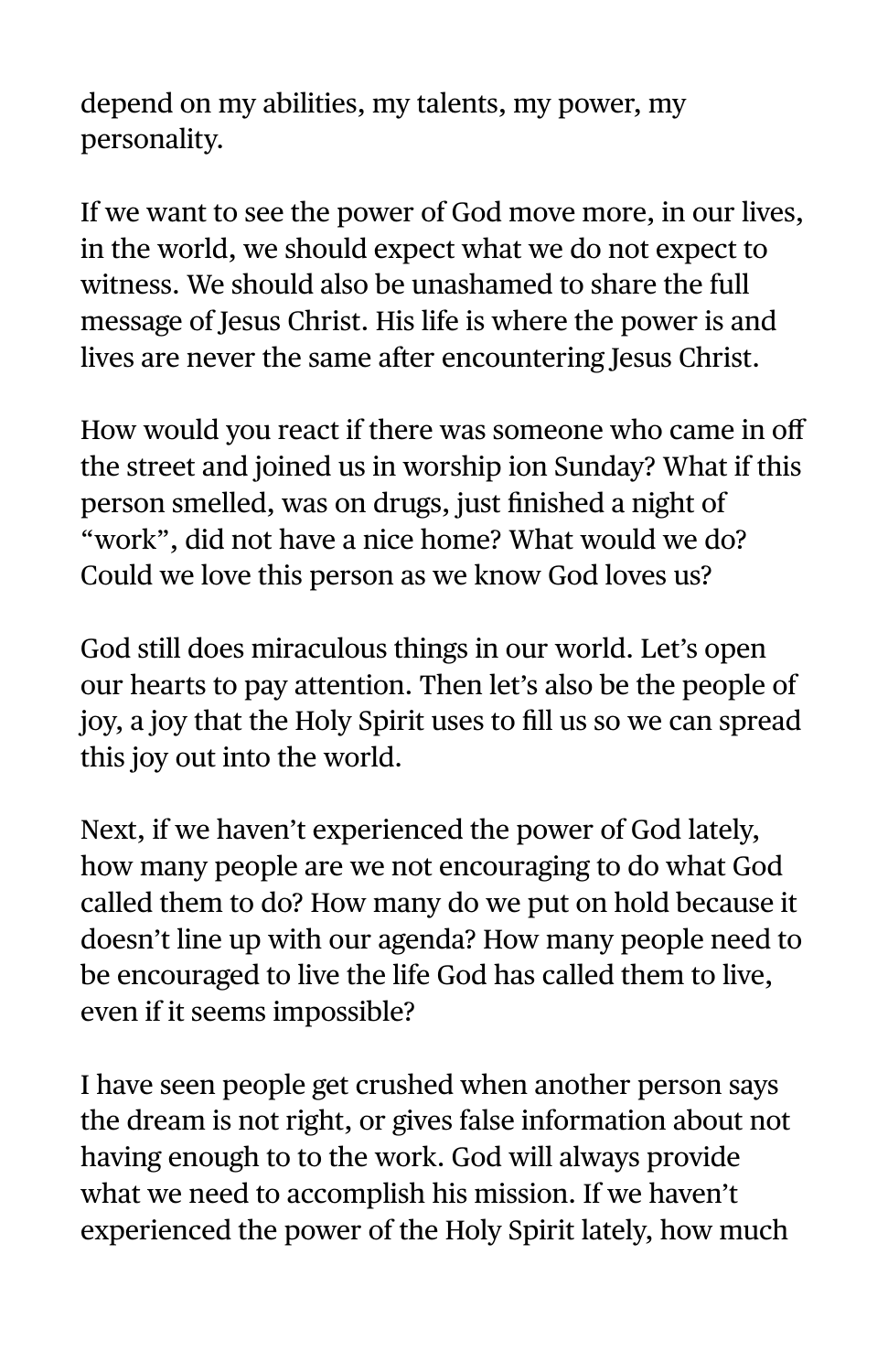are we getting in the way of God working in and through other people?

Everything I have just written has been what's convicting me lately.

I know the power of God is so strong that you will experience a miracle either in your life or to/through someone around you. This is God's favor. Grace for us so we can show his love and power in the world.

This is the message we always need to hear and be reminded of. God came to earth to demonstrate his love, power, and grace for the world. This power is still alive and is still making a difference.

Are we open to this power? Are we ready to experience and witness God do incredible things all around us?

I am. I pray you are too.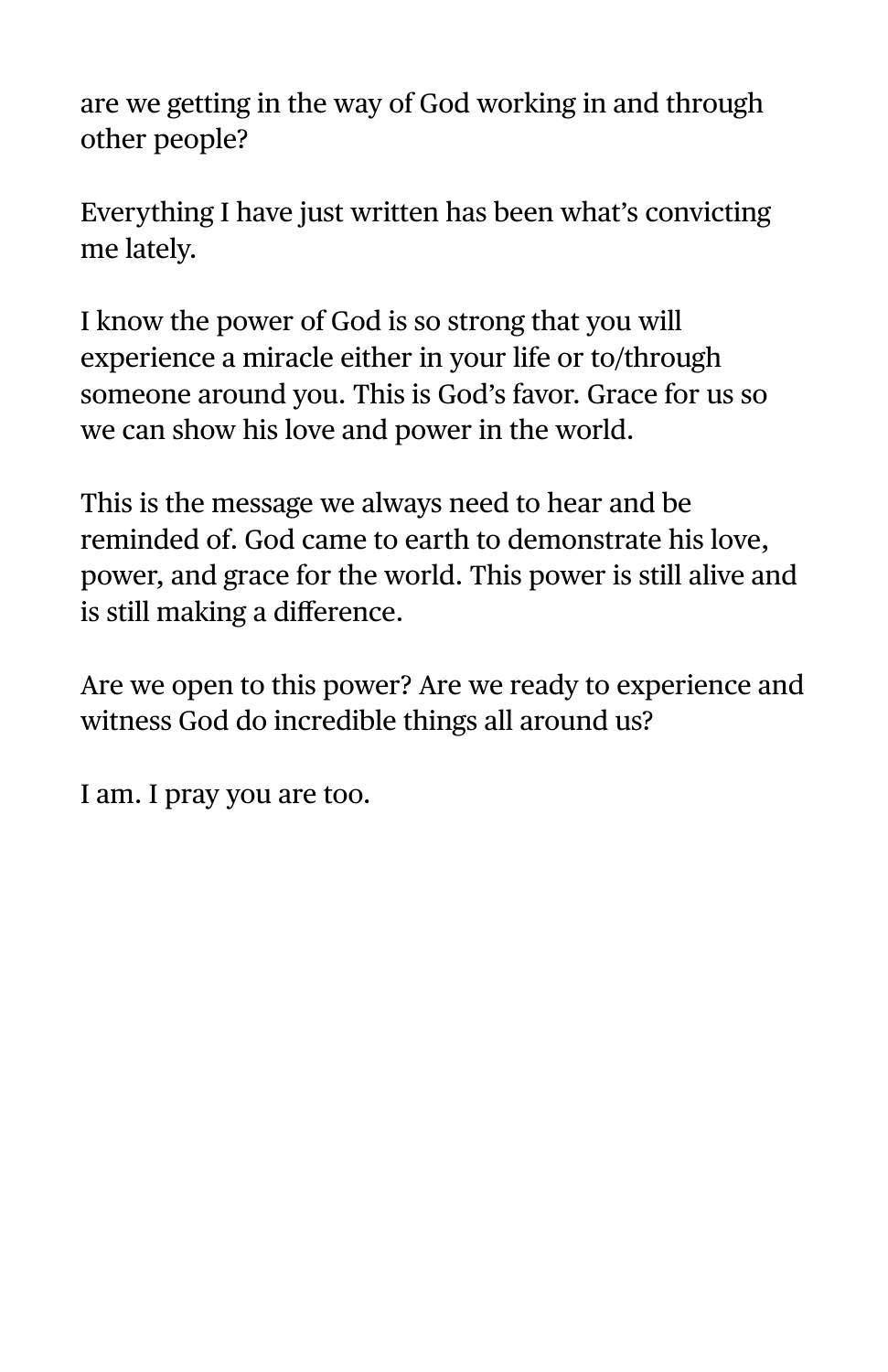# **2 Leaders are Learners**

I ow's it going for you this year? Are you feeling<br>productive, or do you feel as if you are in the same value of thinking, feeling like<br>pathing as changed event the numbers on the salendar productive, or do you feel as if you are in the same routine, the same way of thinking, feeling like nothing as changed except the numbers on the calendar?

I would like to offer this question, "If, for you, everything seems the same, what are you learning?" What's interesting to me is how many times I ask this question and get a similar response, "I don't have time," or my favorite, "I'm too old"/"I have a hard time learning new things."

Many people have god intentions to follow through with new year resolutions. I know I have, in the past. But then something seems to happen. There seems to be a new stressor, a new amount of pressure, that is causing us to change or to follow through with what we said we wanted to do. Change is hard. After all, it is said the only people who like change are babies with a dirty diaper.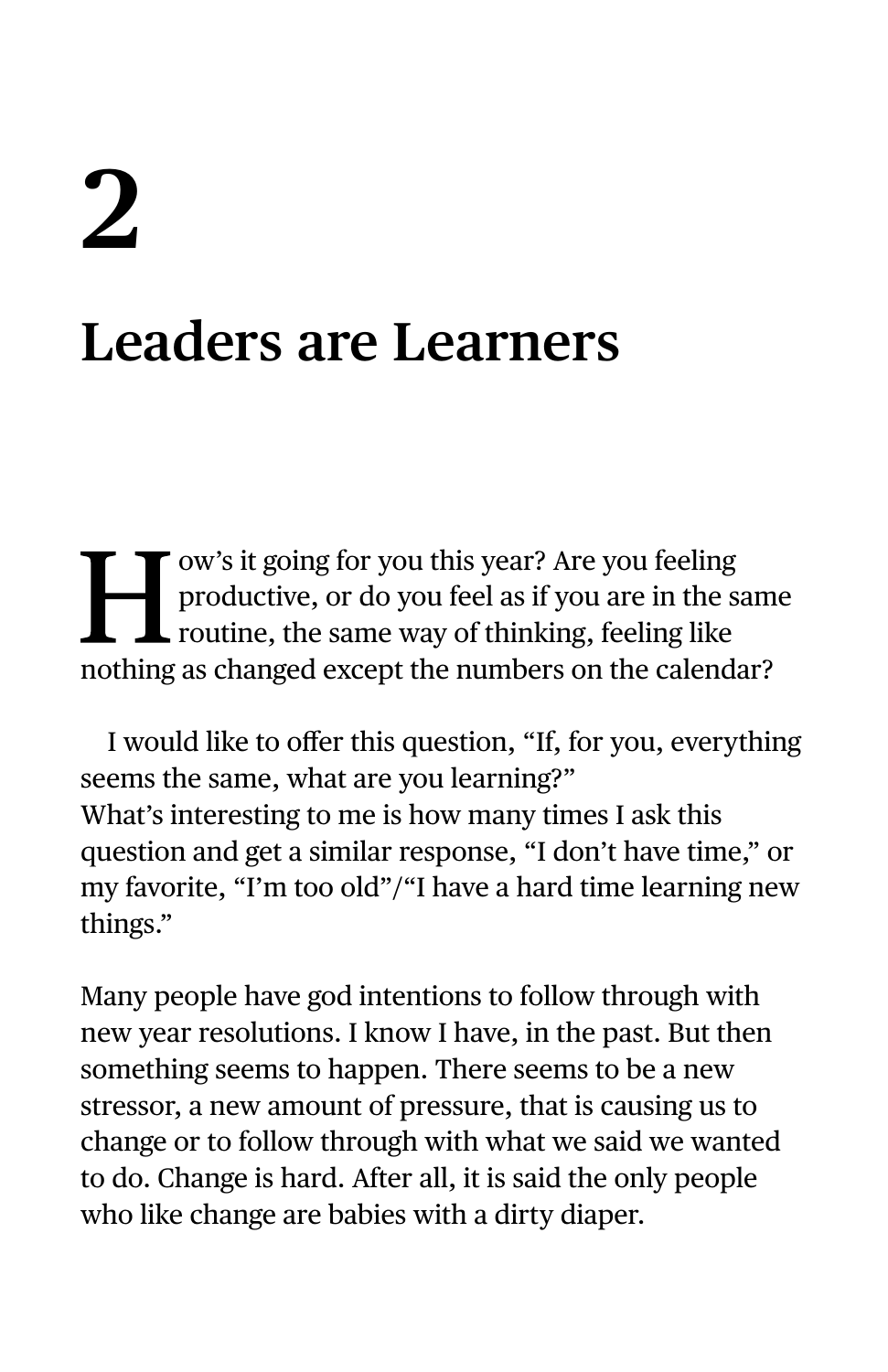So if it is change we really desire, what can we do to make it happen? The underlying truth we all have to realize is, if we are going to have a better life (a deeper life in Christ for those who are Christian), we have to seek and live into ways that help produce change.

How many of you have said you want to lead other people? I typically hear it like this, "I'm a good leader." My question, then, is how many people do you have following you? Then we have to look at what makes a good leader. The truth is, real leaders are constantly learning something new, and improving what they already know and do.

I have heard that CEO's of businesses read an average of 60+ books a year. Do you think this is something you can do? Why/Why not?

If the goal is to improve ourselves so we can do more, for our family, for the world, for our lives, then where can we begin?

I would recommend starting with something you already love. If you like to play golf, take a few lessons to help improve your swing. If you like to play other sports, play them more and ask people for pointers. If you speak for a living, ask people to constructively critique the messages. If you like to garden, seek someone who can give you some advice. If you have a desire to read, or say you don't like reading, begin with a short audio book or podcast. This list can go on and on.

Part of the reason we do not follow through on new routines or change, I believe, is because we try to do more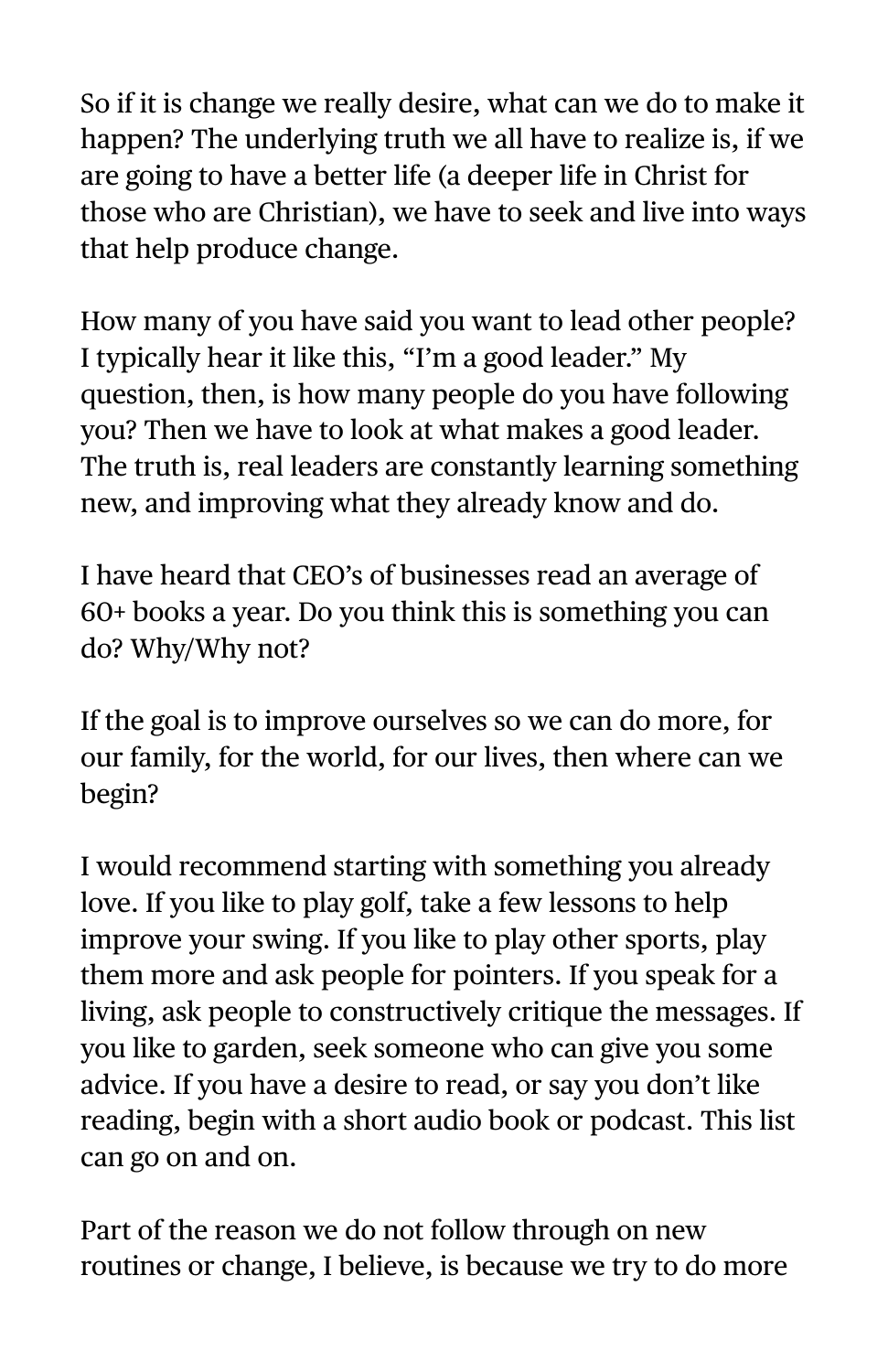than we can manageably accomplish, then get frustrated when we do not get the desired results (if we have thought about results) within a week or two.

Leaders are learners. If we want to see our lives really change, and do great things, then we have to find ways to learn something, even if it is something we see as small. It is amazing how many things, business and world leaders can learn from attempting to master a golf swing.

I am a pastor and I firmly believe that real change does not happen on our own. I believe we do not possess the power and ability to change within ourselves. We do have access to channel the Source of all Power and Grace in our lives through the power of the Holy Spirit, given by Jesus Christ, and directed by God. So, if you are a believer, have you sought out how God is asking you to be different?

Have you followed his voice to undergo the process of transformation?

If you are not a believer in Christ as Savior and Lord of your life, his mercy is available and ready to aid you in achieving so much more than you can ever imagine.

The point of all of this is, what are you learning? Start small. It is never too early nor too late to expand our minds and watch the power of God flow in and through us to make lasting change in the world.

Oh, and it never fails to have some people with you as you learn something new: people to share ideas with, and to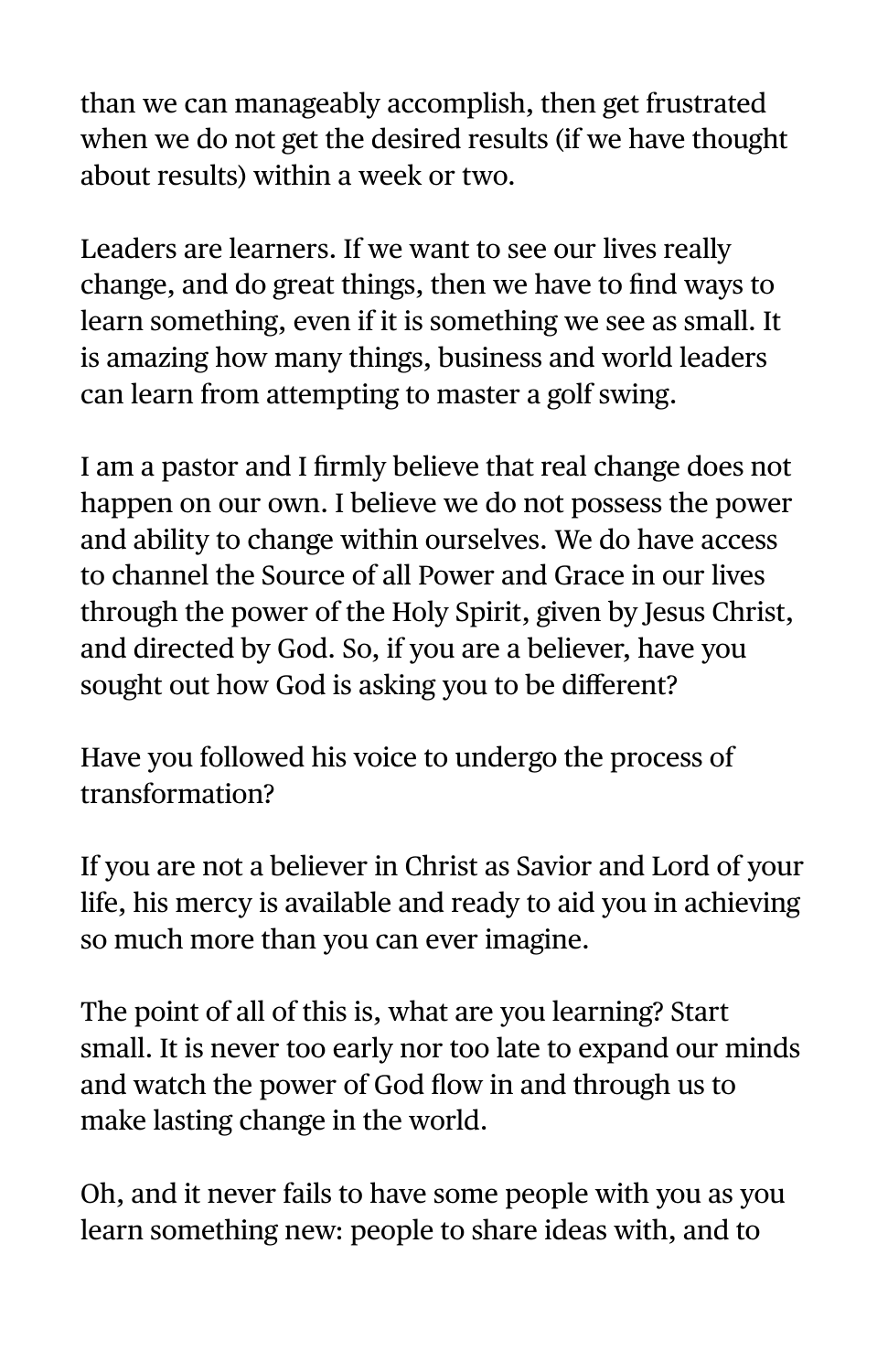help hold each other accountable. God works well in those relationships.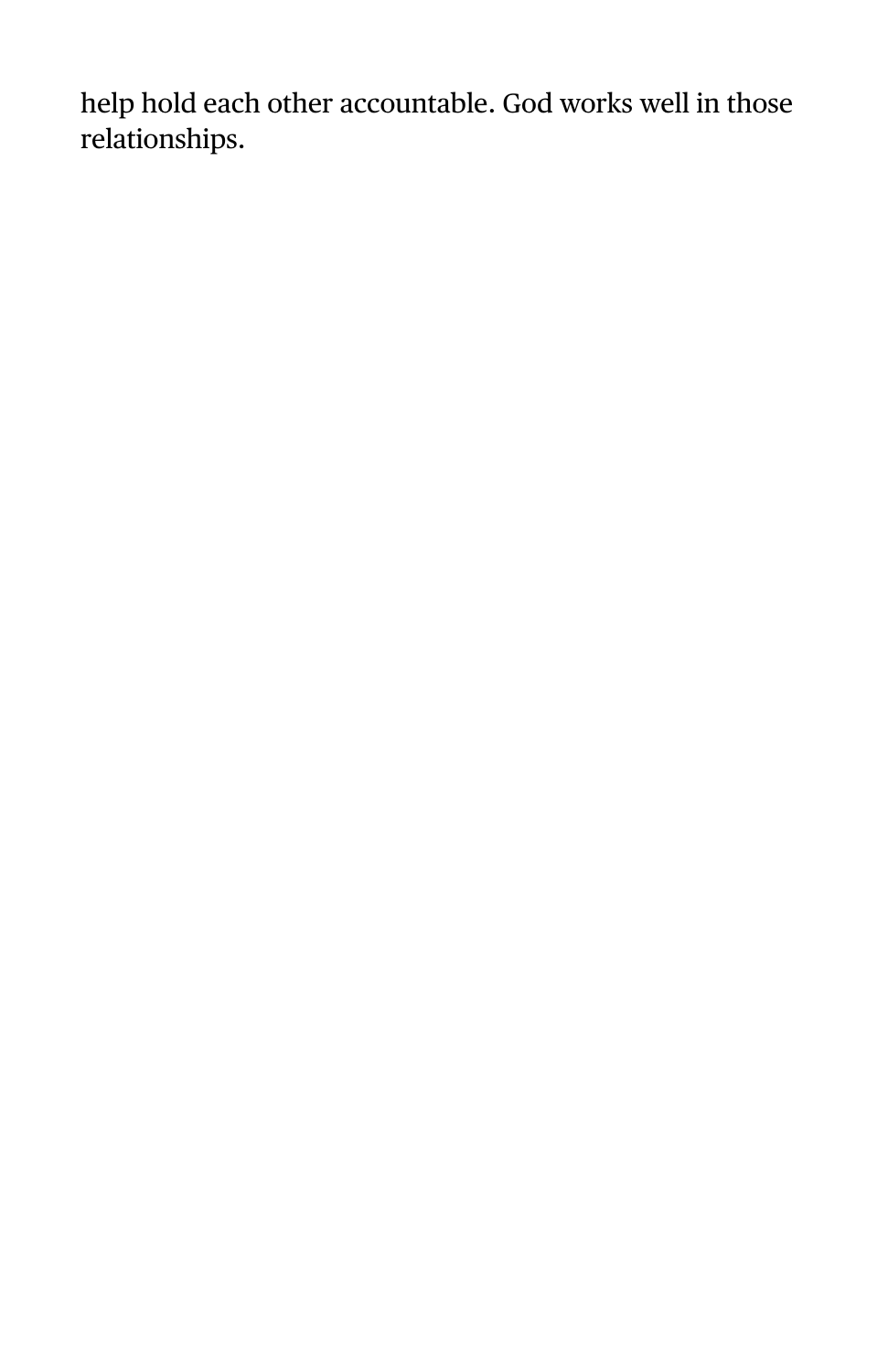# **3**

### **Doing More & Church Growth**

If you ever wanted to know the strategies about hogrow a church, there are many resources available help pastors and church leaders. These resources tell exactly what you should do to grow your church. f you ever wanted to know the strategies about how to grow a church, there are many resources available to help pastors and church leaders. These resources will

On the other hand, I hear many people with a similar question presented, and also a statement which says what we should do in order to gain more members. The statement was simply that we, church members need to "do more." And the question was, is the church doing anything wrong because visitors do not seem to be coming?

#### WHO'S CHURCH?

I have an idea to help answer to the question and the statement; but we have to look at something very important first. We have to settle the notion of who the church belongs to. If we continue to use "my church" or something similar, we can be caught into the trap of not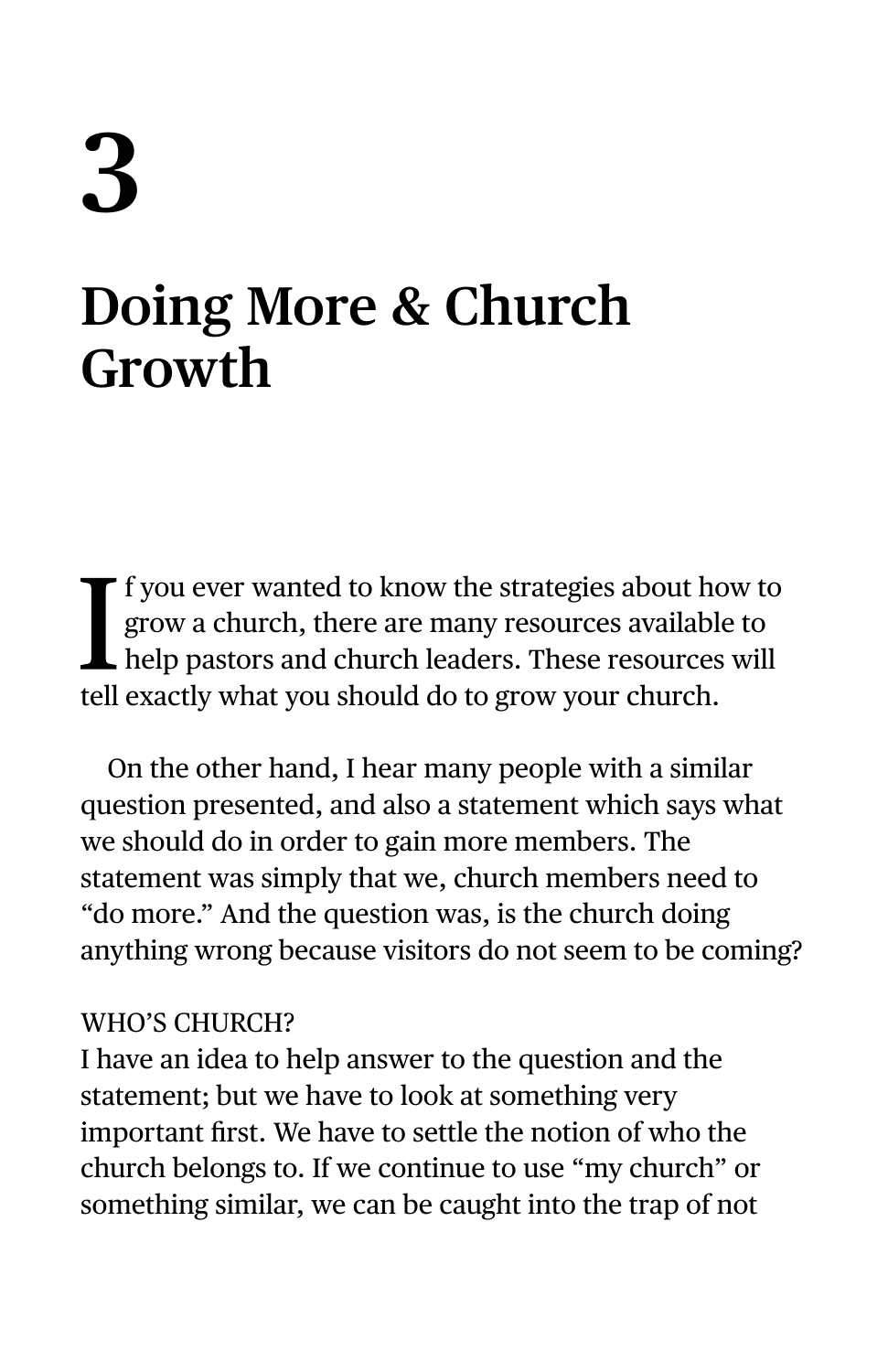allowing new ideas or people to come in because it is not "their" church. Think about that for a minute.

The church actually does not belong to us. The church is God's. The building we worship in is simply that, a building that is set apart for holy use. The church is the people that make up that particular community of faith. Since the church is God's, we are always being called to step out of our comfort zone to "seek the lost" and bring them into the fold. We are also supposed to see people as God sees them.

This is challenging work, but Jesus sent the Holy Spirit so we could be filled with his power and presence to do the impossible tasks we are called to do.

The church belongs to God. Since the church is not ours, the power of God will sustain and keep the church existing, even in the roughest times.

#### JUST DO MORE

Now, to the statement above, "we have to do more." My thought on this is "Yes, kinda." By that I mean, I think God is calling us to have the same kind of zeal and charisma we had when we first became believers. We had incredible passion for stepping out in faith and telling people how Jesus has come into the world to redeem the people. We have incredible energy for doing mission and outreach work as well. Somewhere along the way, many Christians have just run out of energy to continue the work they had done before.

I think a large part of this is we have not been refilled and refueled with the Holy Spirit and have allowed our zeal to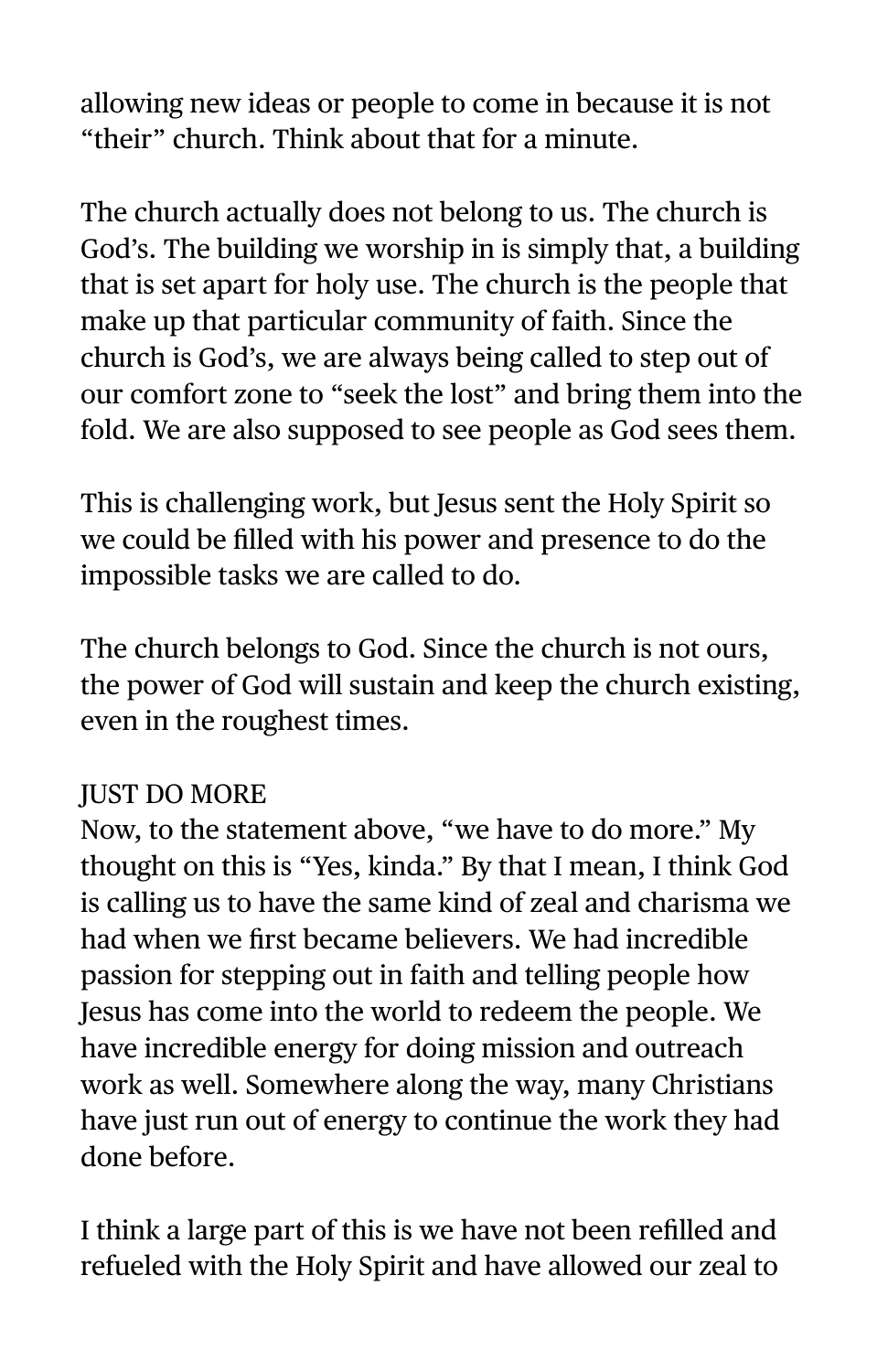dwindle down. So, we stopped doing the good works God called us to simply because we allowed our life to get in the way. This statement may sound a little harsh, but think about it.

When was the last time you remember being involved in work that was doing good for the Kingdom of Heaven, outside of the church building walls (volunteer at a soup kitchen, homeless shelter, local pregnancy center, etc.)? I know many people still do incredible work, but I am thinking about those who have become sideline Christians and pew potatoes. This can happen to any of us. So, the answer is YES, we do have to do more. But, we also have to ask who is the "we". It is too easy to say "we have to do more," and still assume someone else will do the work.

So, what did God call you to do when you first became a believer in Christ? Are you continuing that work? If you are not, why did you stop? Maybe God is calling you and I back to the work we were doing when we first became followers of Christ? Pray about it.

#### GROWING A CHURCH

Now, to a question that many people are seeking answers to, "how do you grow a church?" The reality is, we can have every gimmick in the book and do everything exactly right, but we could still be missing something. We could be missing out on what the community of faith is supposed to be involved in: relationship building.

This is much more than just inviting people to worship with us. This involves spending time with them in their messy, every day life so they can see the value God has for them.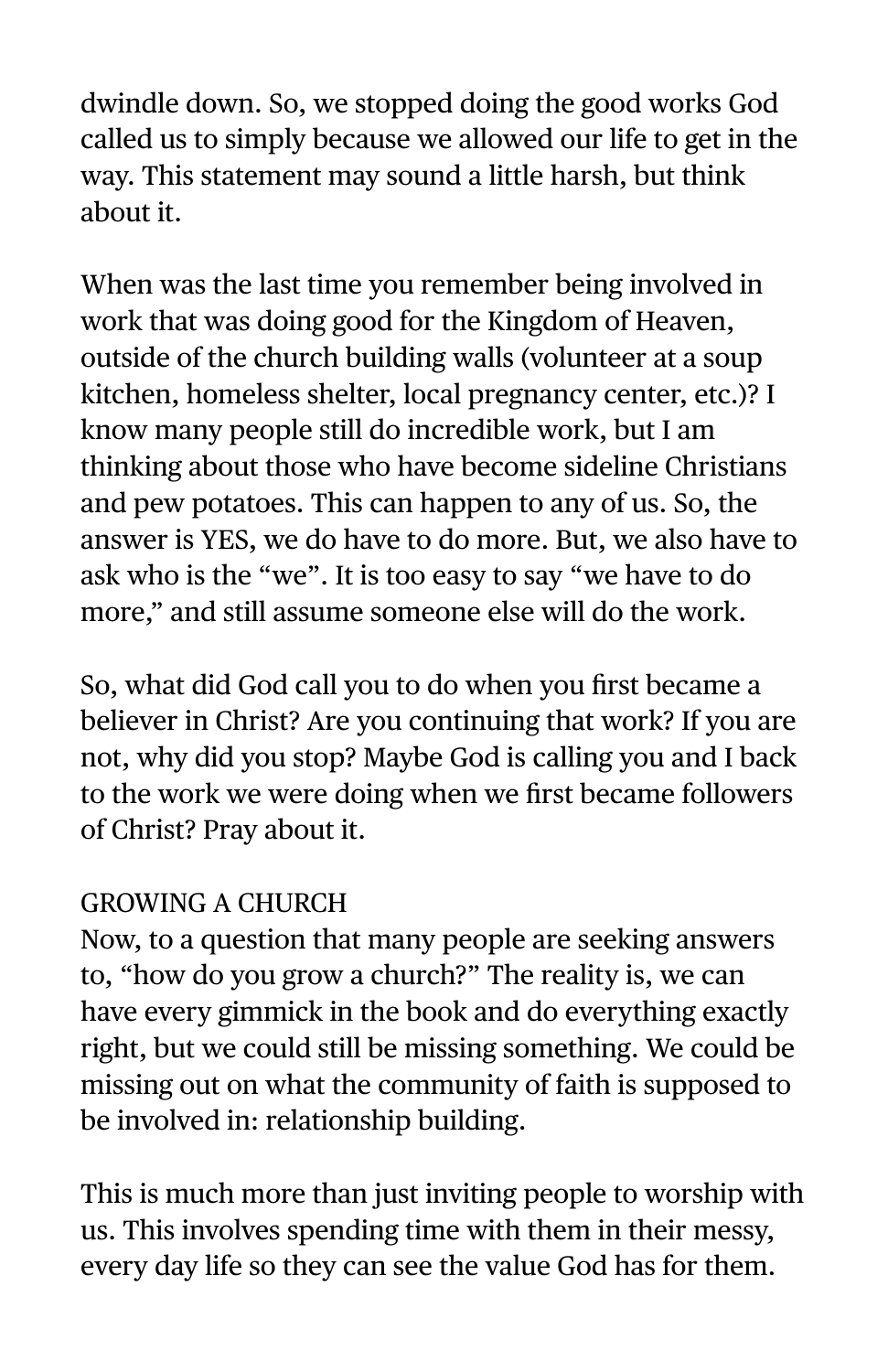When was the last time you looked at someone and said something like this:

"I love you. Why? Because God loves you. I want you to hear how much value you have in the sight of God Almighty, the One who created every part of you. I know your life is not easy. I, too, have scars from life. But Jesus has helped to heal me. He has healed me through his power and presence (through the Holy Spirit) by bringing people alongside me to help me experience his love and grace in incredible ways. I would love for you to join us in worship this coming Sunday and we can talk more about how God may be working in your life."

This is what we are called to do: share life with each other, especially the messy parts.

Another side to the question of church growth is thinking about what it is we are praying for. What do I mean by this?

I mean, are we truly asking God for, and seeking, a real movement of the Holy Spirit? Or do we ask for a band aid fix by asking God to just fill the pews and the plates? Take time to assess what it is you're praying for.

We should also see what we are controlling that is preventing a movement of the Spirit to occur. In other words, where do our preferences matter more than the presence and movement of the Holy Spirit?

I hear many people say the church is in trouble now. I think they are right, when we focus on just finding warm bodies instead of seeking to make disciples for Jesus Christ. Unless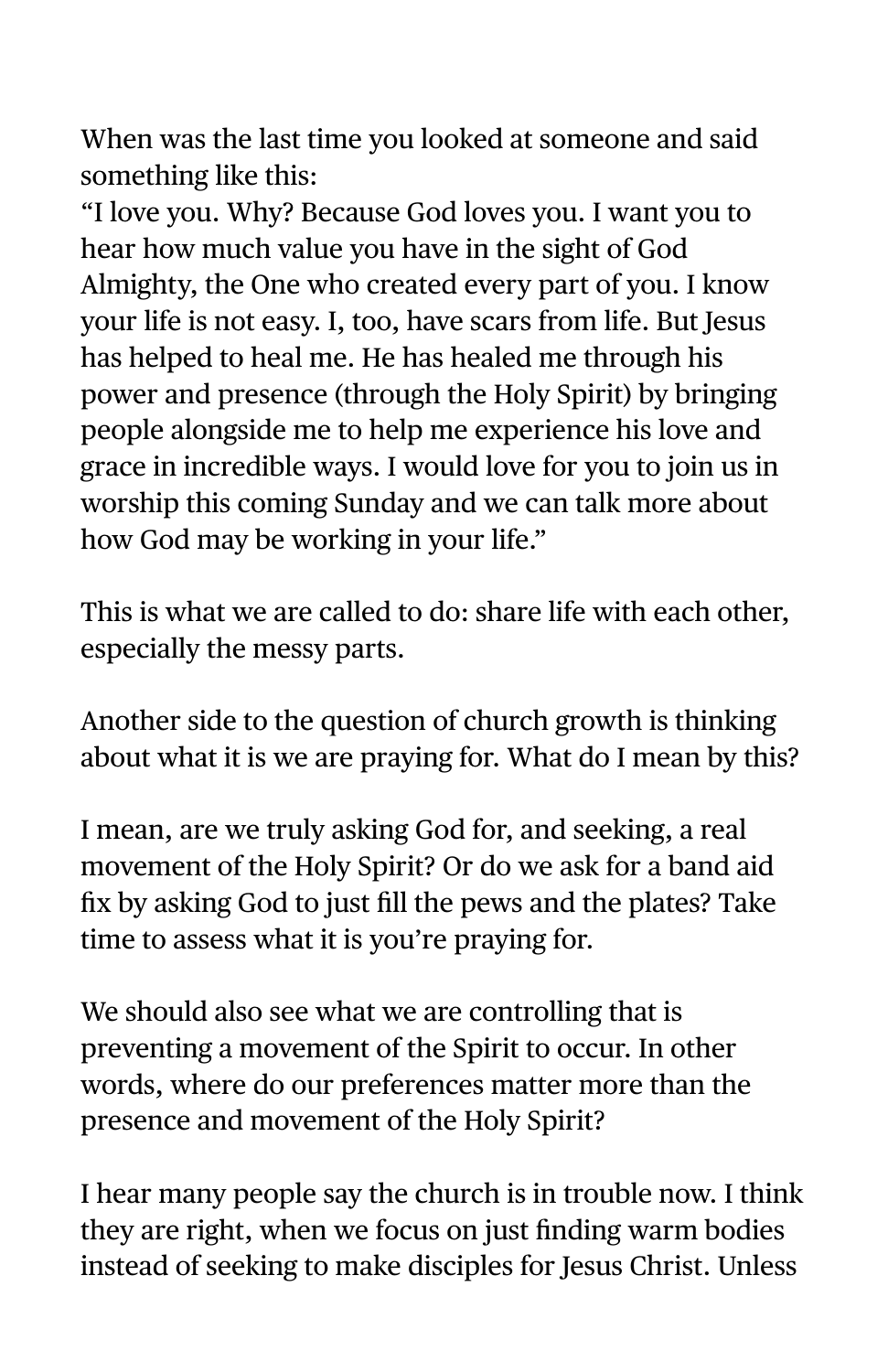we take the time to revive and use the power of Christ, then everything we do will disappoint us and we will not see the desired results.

If we, however, seek the movement of the Holy Spirit, expect something powerful to happen. Also be patient because the Spirit may just be doing a powerful work in the people who may be blocking any movements God wants to do.

I firmly believe the best days of the church are still ahead of us. Let us hold firm and fast to the prompting and leading of the Spirit who will accomplish more than we could ever imagine. You just might see incredible miracles you never dreamed possible.

Let us pray Ephesians 3:20-21, everyday and watch God move:

"Now to him who is able to do immeasurably more than all we ask or imagine, according to his power that is at work within us, to him be glory in the church and in Christ Jesus throughout all generations, for ever and ever! Amen."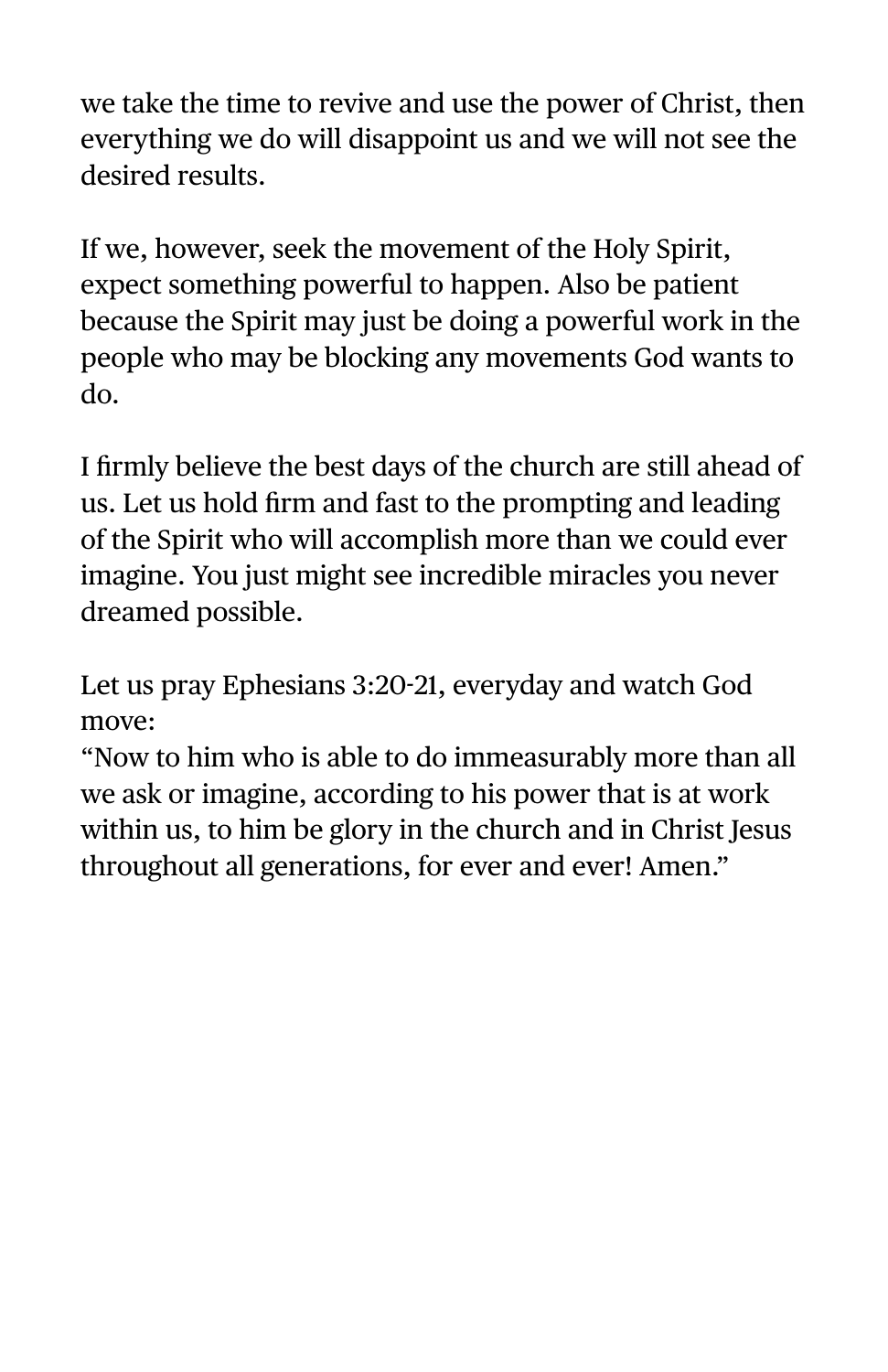# **4**

## **Reaching Our Cities for Christ**

Inistopher Wright said it well, "We argue about what<br>can legitimately be included in the mission God<br>expects from the church, when we should ask what<br>kind of church Cod expects for his mission in all its can legitimately be included in the mission God expects from the church, when we should ask what kind of church God expects for his mission in all its comprehensive fullness." (Wright, 534) Alongside this line of thinking, another way to look at this is "I may wonder what kind of mission God has for me, when I should ask what kind of me God wants for his mission." (Wright, 534) To find any "success" in ministry, that thought is very important. To be effective, we have to allow the Holy Spirit to shape, mold, and transform us into the instruments and vessels he wants us to be. Otherwise, we are doing ministry for our sake instead of for the sake of the Kingdom of God. When looking at cross-cultural urban ministry, Wright's questions help us put into, better, context what the Apostle Paul writes, "I have become all things to all people so that by all possible means I might save some." (1 Corinthians 9:22 NIV)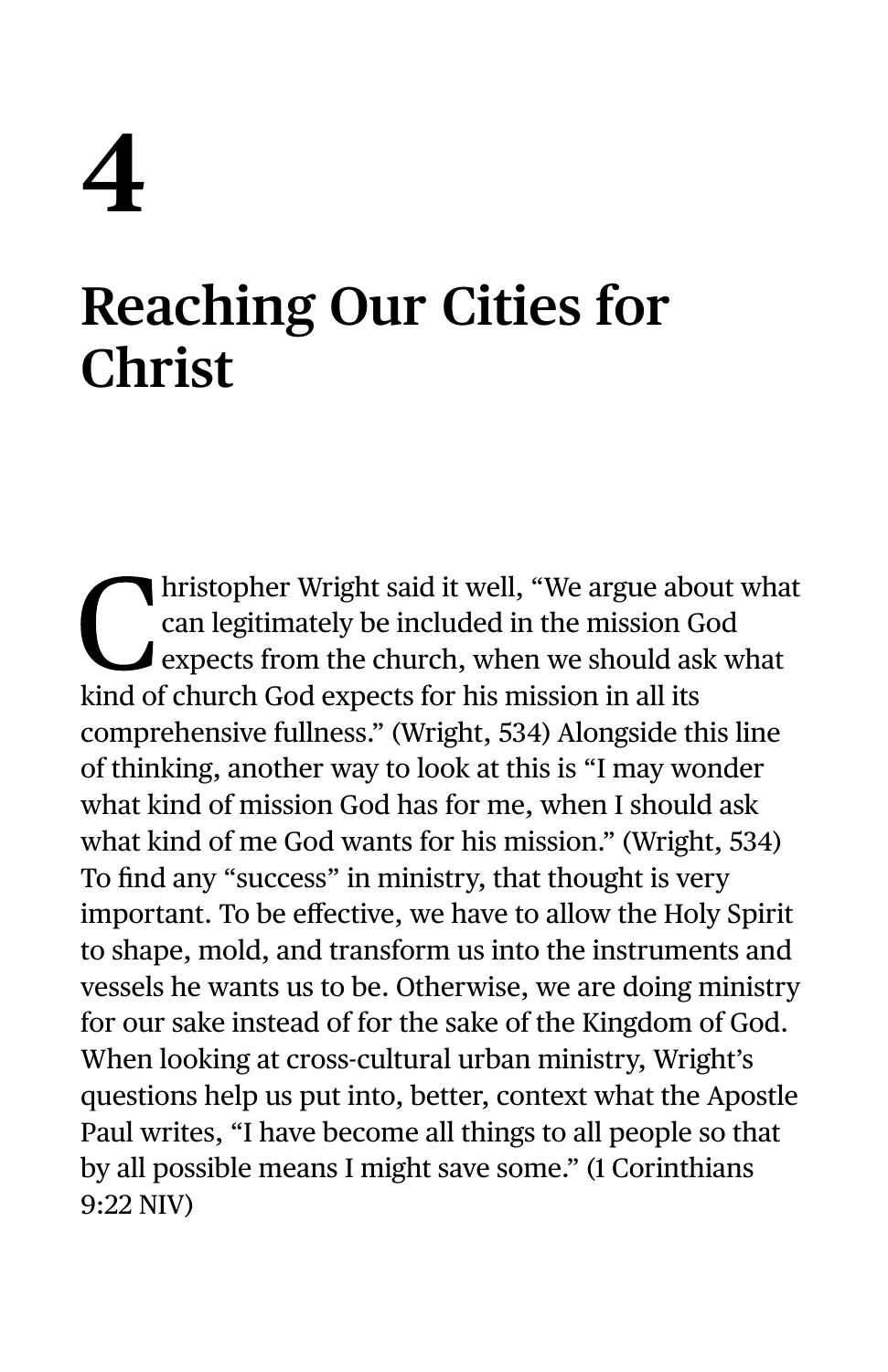So what does this look like? Is there a way to be effective in the way Paul was? Yes. Whenever Paul went to a new area, he made sure he went to the city centers. "[Paul] concentrates on the district or provincial capitals, each of which stands for a whole region…These 'metropolises' are the main centers as far as communication, culture, commerce, politics, and religion are concerned…Paul thinks regionally, not ethnically; he chooses cities that have a representative character." (Bosch, loc. 3259-3274) Why did he do this? Because this is where Paul knew the most effective way to communicate to the regions was located. When he did this, he was able to "shift" his speeches and explanations of Christ to show the people he understood them and was willing to do life with them and guide them to come to faith in Jesus Christ. Paul knew how to be the kind of person the people needed, without giving up on who God created him to be. All of this helped to equip the people to carry on the ministry after Paul left and continued on his missionary trek.

At the same time, Paul knew he was not doing his own work but, rather, the work of Jesus Christ in the world, empowered by the Holy Spirit. He practiced incarnational ministry and did it well. "The significance of incarnational ministry is that ministry belongs to God and His work, first and foremost." (Buckman, 181-82) This is one of the reasons Paul was successful, he knew he was doing the work begun and continued by the Holy Spirit. He was confident in his calling and did not waiver in the message he proclaimed. So it should be with us. Do we know and have the confidence Christ has called us and given us purpose in this life? It is because of this confidence that we can handle what we go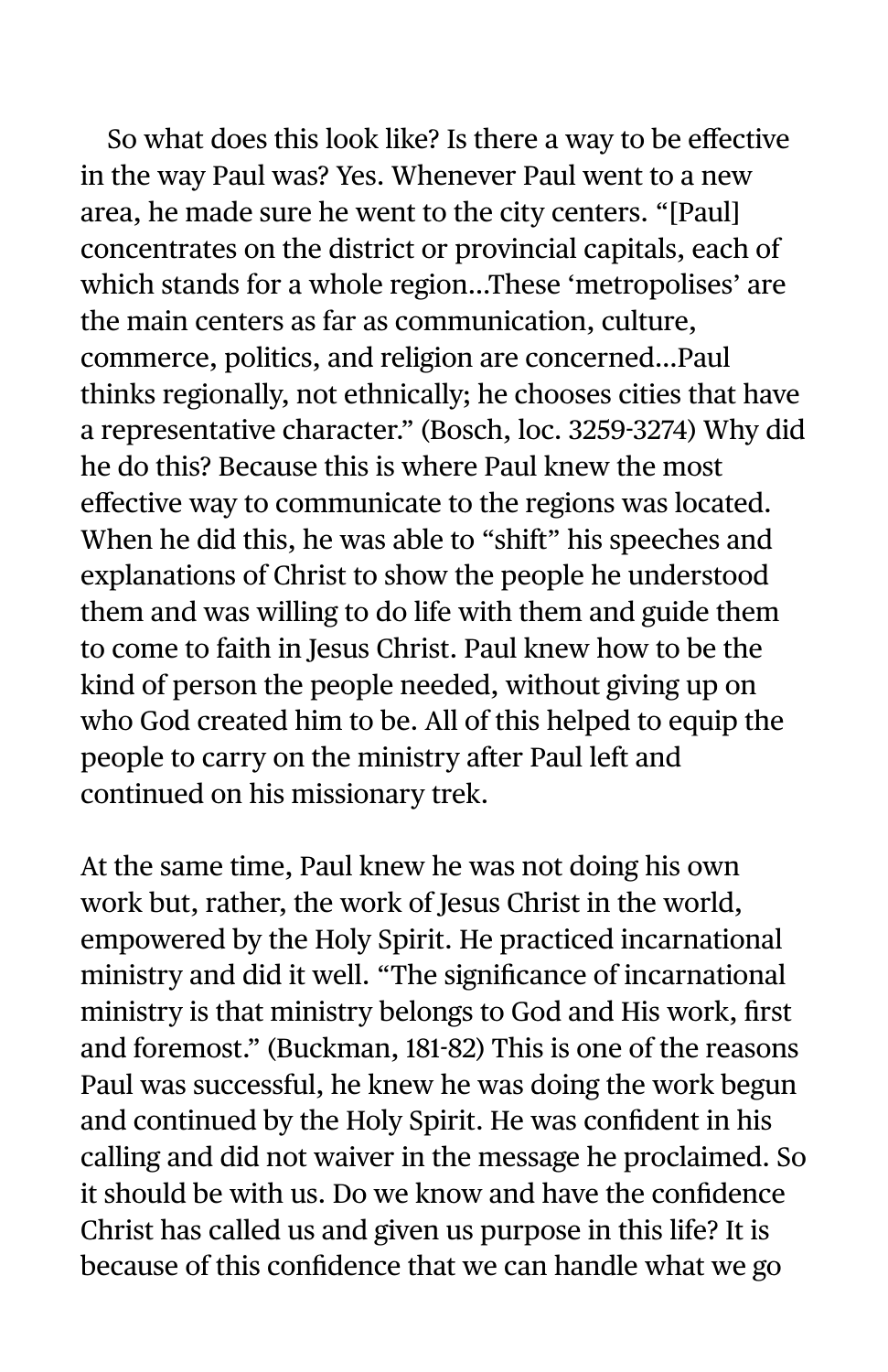through. "The pastor…who enters a new culture, no matter how hard he or she tries to identify with the people, must expect to suffer, both out of longing for what is left behind and because of resistance to what the people are being called to accept or become." (Wingeier, 38)

One of the interesting things about cross-cultural ministry is the opportunity to learn more about another culture. "Since most multicultural communities in the United States consist of the dominant (powerful) culture plus at least one other less-powerful culture, justice issues need to be paramount in any cross-cultural ministry, not relief, not charity, but what the New Testament calls righteousness." (McConnell, 592) This means that opportunities are available if we take the time to learn about different cultures and how people live. "Henri Nouwen teaches us that a powerful ministry occurs with people of a powerless culture when we demonstrate a capacity to learn from them and a willingness to show our gratitude for the gift they thus offer."( McConnell, 593) The gratitude we experience comes from the knowledge of the blessings God has bestowed upon us. As the cliché goes, "we are blessed to be a blessing." "'Be a blessing' thus entails a purpose and goal that stretches into the future. It is, in short, missional." (Wright, 211) This brings us to contextualization.

Contextualizing the Gospel message to any culture is important. "Contextualization begins in those areas where the biblical context overlaps with the contemporary cultural context. One often talks about certain parts of culture in abstract terms like 'collectivism,' 'honor/ shame,' 'patronage,' or cyclical vs. linear views of time. After all, no one today existed in the time Scripture was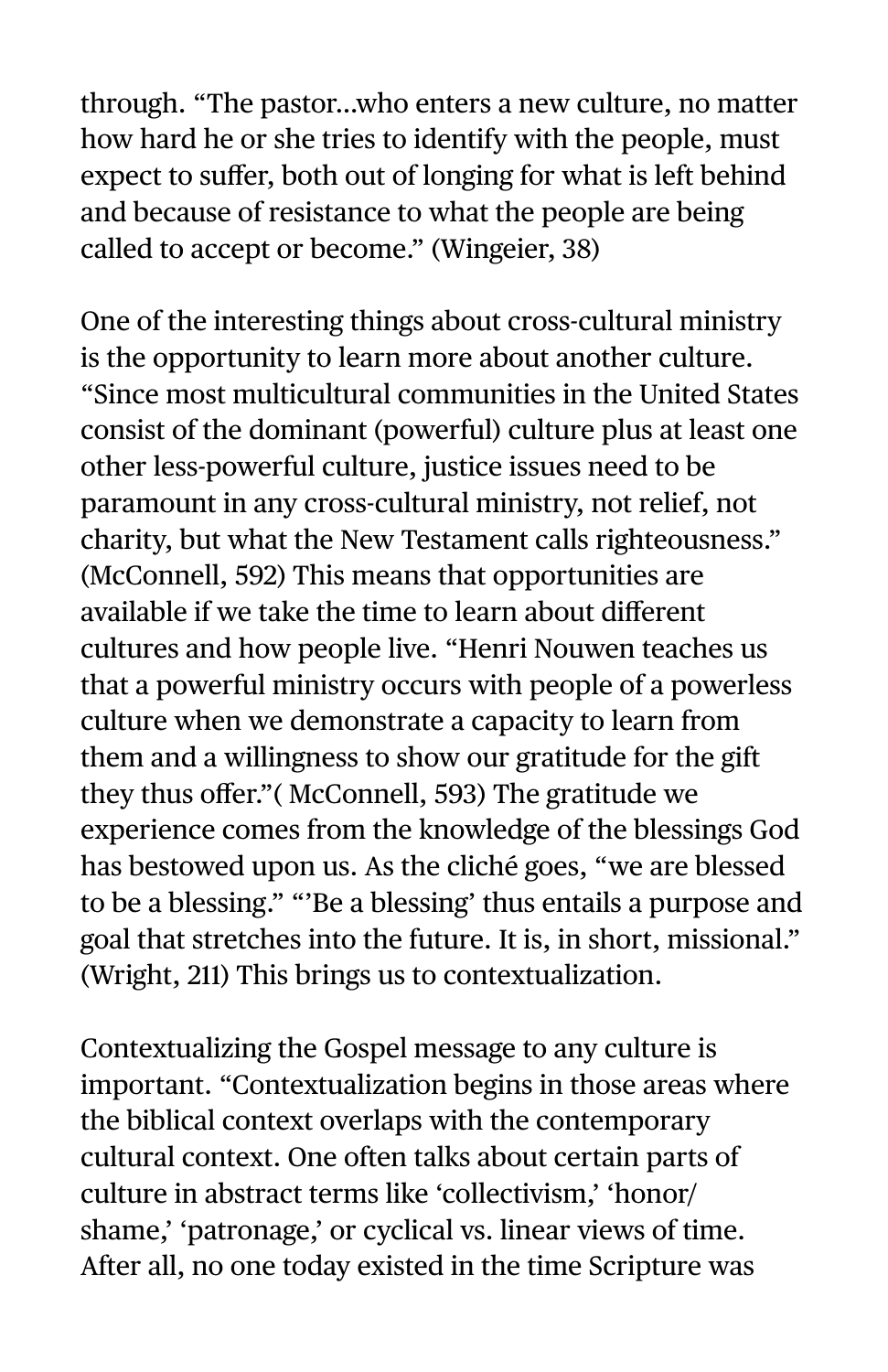written. That distance creates an unavoidable degree of abstraction. The critical point at this stage becomes finding how we move from abstract categories to their concrete modern expressions." (Wu, loc. 1686) There are ways of communicating, here in the United States, that would not fly overseas, like and area such as Saudi Arabia. What is the goal of the missionary? "We desire for people to see all that is good in the gospel. However, this takes time. Thus, we must take steps so that people can see, as much as is possible, what is good in this news. By drawing from the entire Bible, not simply our favorite texts, we gain a balanced perspective on salvation. By not developing a 'canon within a canon,' one identifies the major themes or motifs that God uses to explain salvation." (Wu, loc. 1530) When we do this we communicate the full scope of the Gospel. Jackson Wu says it well, "In a word, the gospel is the message by which sinners are saved. Naturally, evangelism in its fullest sense requires we talk about sin in some form or fashion. This story is not complete without making clear God's reaction to sin." (Wu, loc. 1514) He also reminds us "judgment has a positive side. In judging his enemies, God brings salvation to his people and righteousness to the earth." (Wu, loc. 1522) What about the cities?

Cities, urban areas, are very important. As we have seen, the Apostle Paul utilized the cities to spread the Christian message of Jesus Christ to the outlying areas. He was strategic in where he went and who he spoke to. We should do the same and realize how quickly the landscape is changing within the cities. "The rapid growth of urban populations is well known and has been well documented. In 1800, for example, less than three percent of the world's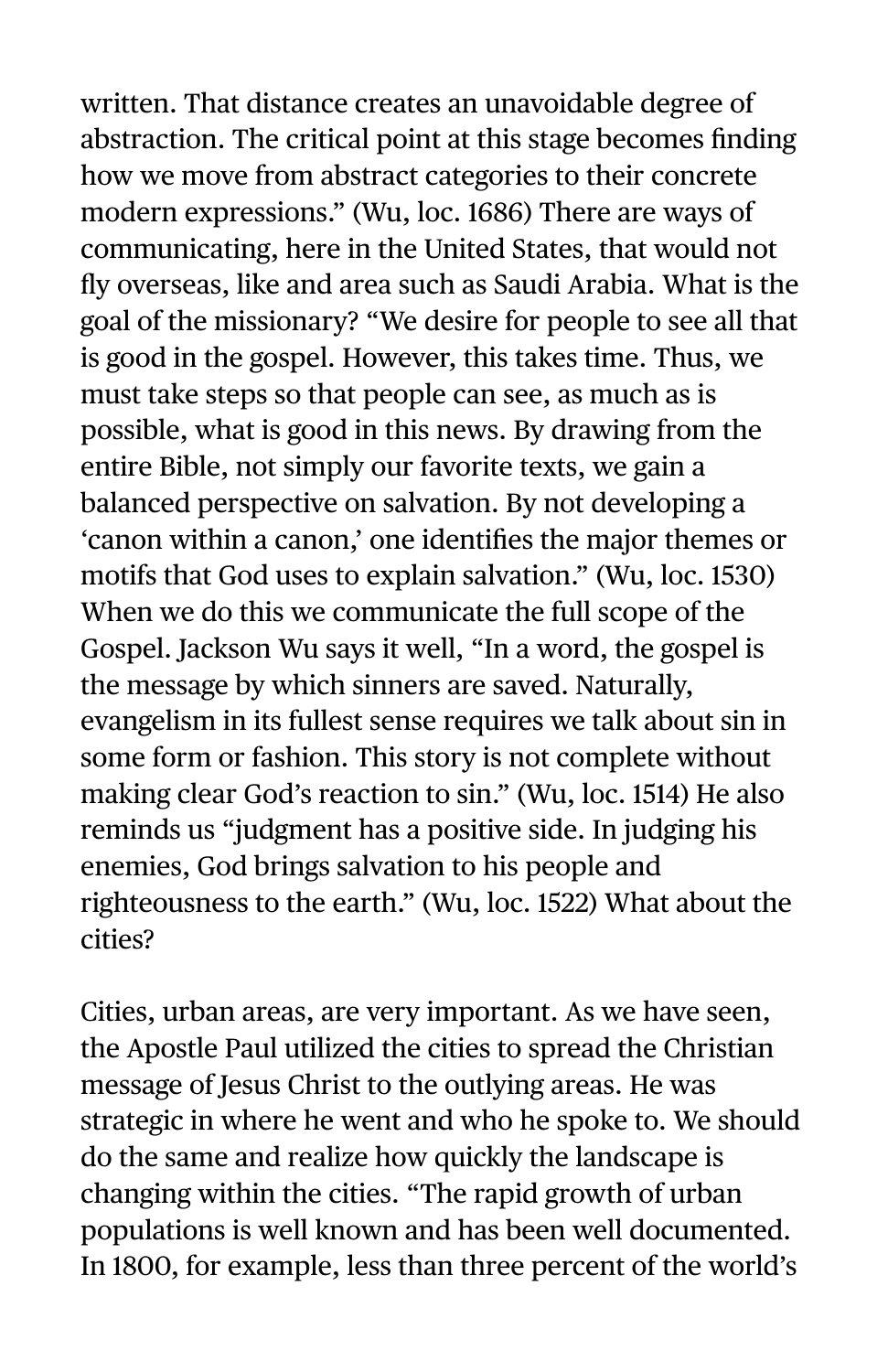population lived in towns of more than 5,000 people. By the year 2000, half of the world's population lived in cities of more than 100,000 people. As cities have grown, they have become more diverse with respect to culture and class, as well as professional and residential differences, and almost endlessly multifaceted." (Buckman, 183) Allan Buckman goes on to say, "Moreover, the City has enjoyed a reputation for being welcoming and hospitable toward immigrants and refugees…In other words, the considerable flow of New Americans into the City will almost certainly continue into the foreseeable future." (Buckman, 183) What does this have to do with contextualization? For starters, this means there is a diverse group of people all in one place.

Different groups (cultures) may live in certain pockets within the city limits, but they are still gathered and lives intersect with others. As Jesus says, "the harvest is plentiful…" (Matthew 9:37 NIV) so there is an incredible opportunity to reach different people. "In the city can be found pockets of small village-like communities where people live as much as they did before they migrated to the city. Within that community they shop at family-owned stores where personal ties are important. They discussed choices with their neighbors. Outside the neighborhood, however, they learn to make decisions as city folk do, and this begins to change their community." (Hiebert, 179) This makes strategic movements within the city very important. We cannot just go in and start something new, we have to take time and follow any "chain of command" there is, whether it is stated or not. "When attempting to develop a ministry or program among members of these communities, one must always receive some kind of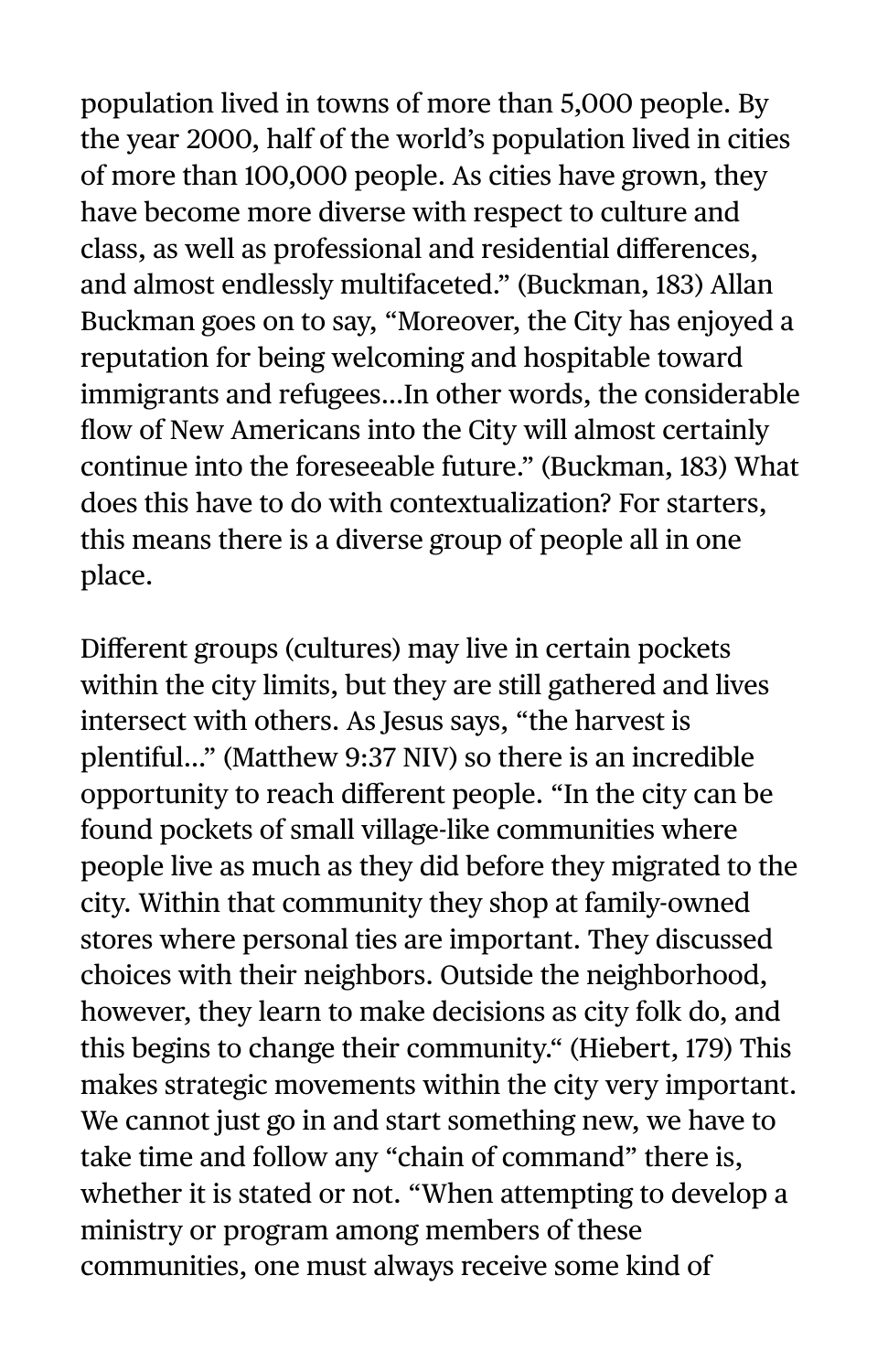approval of one or more of the community leaders. If a ministry is to be developed in a manner meaningful to the ethnic community you are trying to reach, it is obligatory." (Buckman, 186)

One of the challenges with cities we should be aware of is migration. People come from all over the area just to live in the city, but refugees also come from other countries to live in the cities. As ministers/missionaries we have opportunities to reach these people as well. "According to the United Nations Population Fund, there are 214 million displaced people in the world, which is 3% of the total population." (Wingeier-Rayo, 19) How we live our life affects this group of people also. We may even have to step out of our comfort zone to aid and support and minister to any person that is displaced. "Jesus has crossed geographic, linguistic, cultural, ethnic, gender, religious, and socioeconomic borders." (Wingeier-Rayo, 30) To illustrate this point further, Philip Wingeier-Rayo goes on to say, "[Jesus] left his comfort zone in Galilee…He identifies with the people of his region and shows solidarity with them…" (Wingeier-Rayo, 31) Ready to leave the comfort zone? To do this, we need to make sure we are sensitive to the culture and background of the people. Urban areas provide opportunities to come in contact with a diverse group of people. "This increased cultural and ethnic diversity demands that we attend to and respect the gifts of the various groups now represented in our society, church, and institutions. It also requires us to develop intercultural sensitivity and skill. Most importantly, it asks us to reexamine our understanding of ministry, which can be seen as a way of bridging different 'cultures.'" (Wingeier, 35) How we communicate the Gospel matters.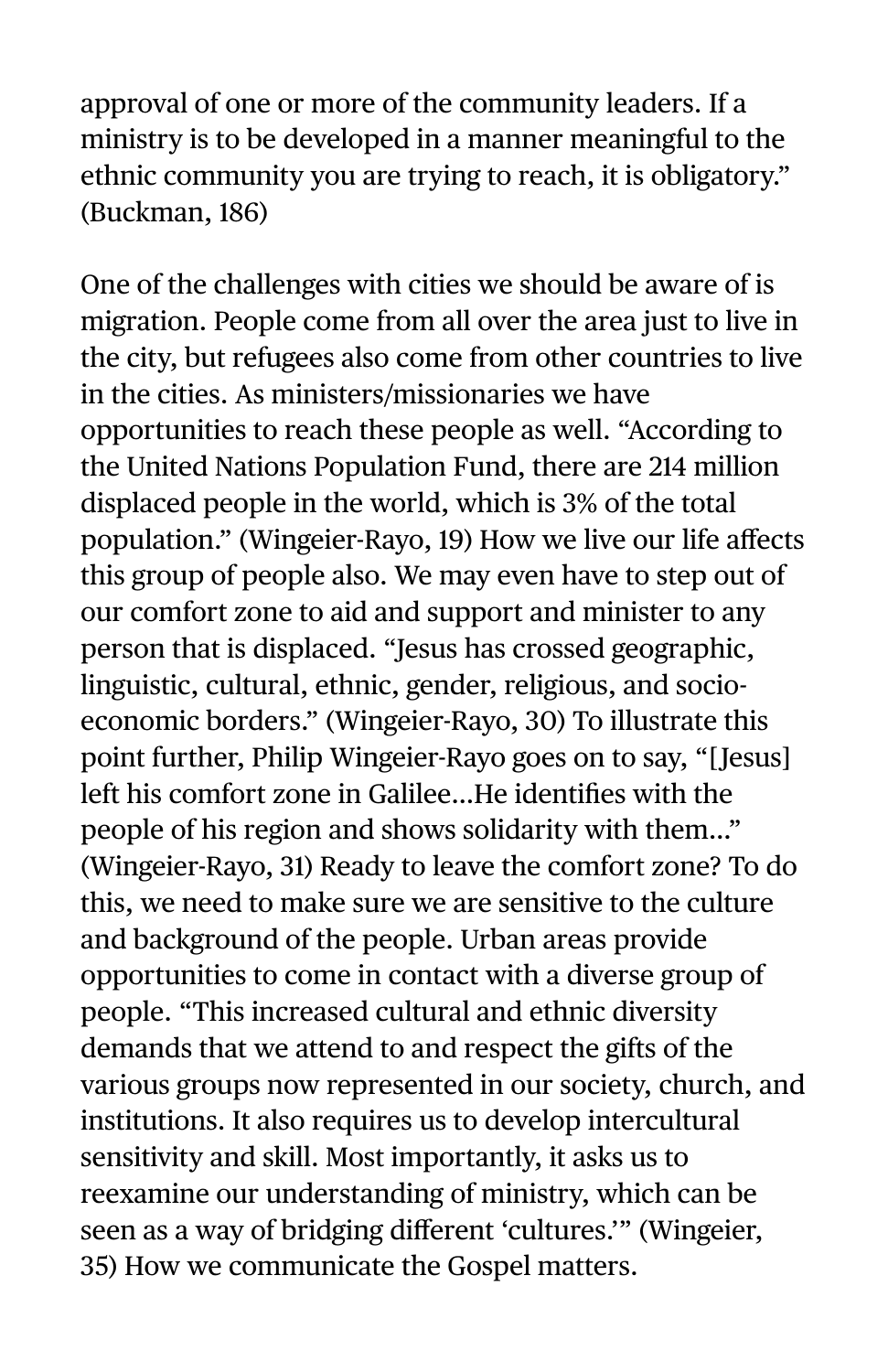Dr. Hiebert writes, "Communication of the gospel across the chasms of cultural differences rests upon the quality of interpersonal relationships between human beings between missionaries and the people they serve." (Hiebert, 147) As we communicate, we have to know how to speak to the people. This is where it is important to live a life free of reproach so the message we proclaim is heard from words and actions. "[T]he mission in the church, according to Peter, includes both vertical proclamation and ethical living, and the impact of his tight argument is that both are utterly essential." (Wright, 390) The context in which people live is important. Context really is king, especially when proclaiming the gospel. "We face a very practical question. When it comes to preaching the gospel, which context is king? The ancient biblical world? Literary context? The interpreter's culture (or subculture)? How about the cultural context of our listeners? If we are honest, finding an answer is far more difficult and sobering than one might expect." (Wu, loc. 266) Taking time to understand the meaning of the scriptures and how to communicate them, in any setting is essential. This creates a unique challenge within urban settings. You have to know who you are talking with, and at least some of their background, to be able to understand how to communicate with them the core of the Gospel: Jesus Christ is King. Proclaiming this fact can be done in any setting.

"Contextualization, if done well, keeps in perspective for us the fact that Jesus is King of every context." (Wu, loc. 671) Before continuing, we have to realize we may not be called, by God to try and reach "everyone." But we are called to go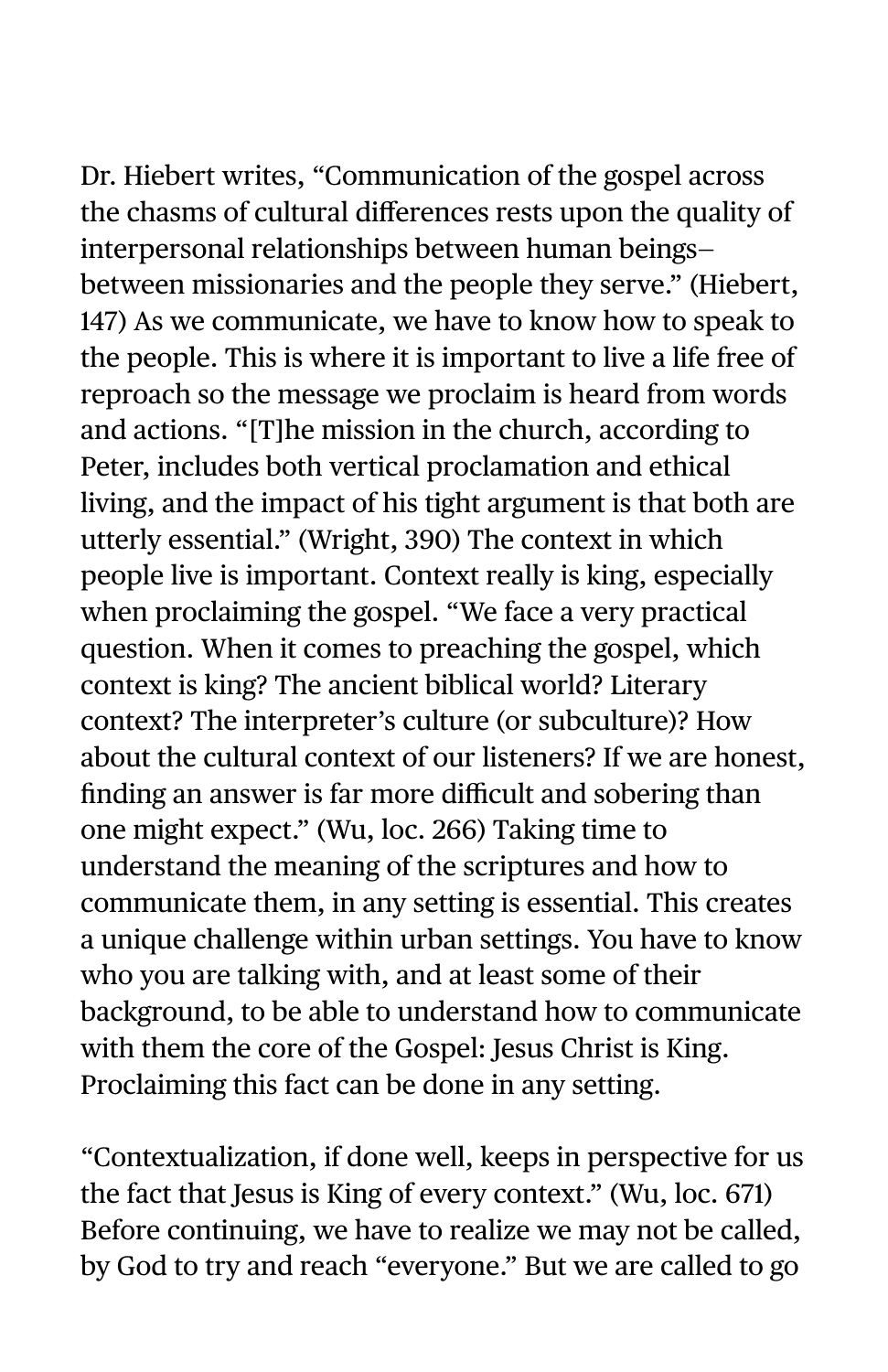to different people. It is these people, and this culture, we can immerse ourselves in and learn how God is speaking to them today. This will help us to be flexible in the manner in which we proclaim the Gospel yet remain firm in the core message. "Christians need a contextualization method that has both flexibility and firmness…The gospel does not change. On the other hand, biblical writers clearly present the gospel in contrasting ways. Even within the Bible, there is no single prescribed way of preaching the gospel. In addition, the world's cultures are diverse and ever changing." (Wu, loc, 1363) For example, a person in China is more likely to respond to communication about honor and shame versus guilt and punishment. "A person in America may not use words like gaining or losing 'face,' but they might talk about 'people pleasing' or 'trying to look good in front of others.'" (Wu, loc. 1391)

Now no matter what context we serve, there will always be the truth God "desires all people to be saved and come to a knowledge of the truth." (1 Timothy 2:4) In urban areas, there are multiple places and venues and ways to find "a truth" that fits the individuals, even what will fulfill the desires each person faces. This raises the reality of other "false gospels" that people will buy into to be justified in the lifestyle they have chosen. "A culture's false gospels also answer the four questions mentioned above. Thus, we first could ask, 'Functionally, who is the savior-king in the culture?' Personally, one asks, 'Functionally, who is the savior-king figure in my life?' Second, 'What has this saviorking done in the past?' Again, the answer to this second question clarifies both what kind of a person the "savior" is as well as his significance. Therefore, it matters that one knows about this savior-king's character and power." (Wu,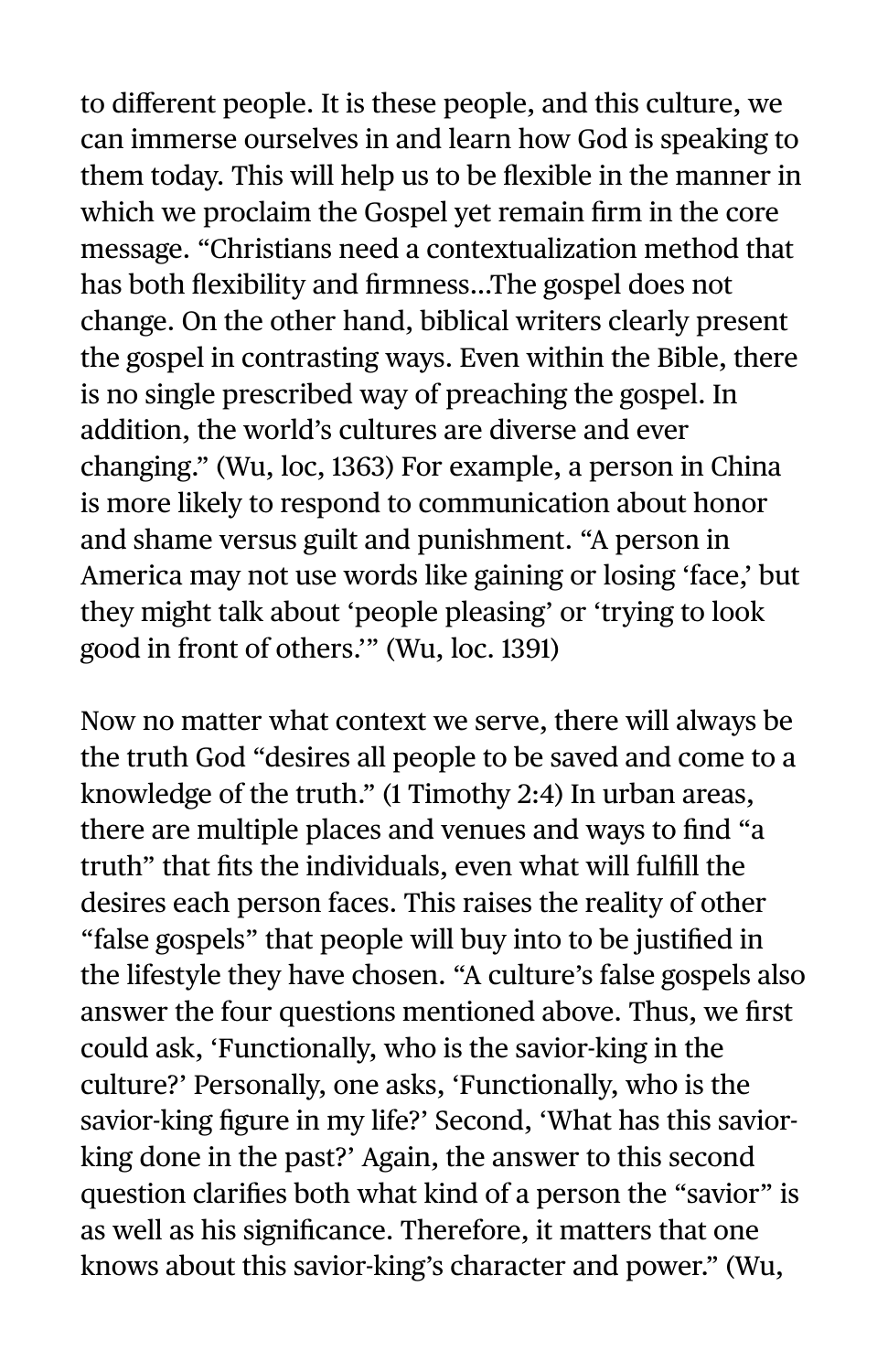loc. 2944) In Acts 2, Peter was speaking to a large crowd. They were in the city of Jerusalem at the time of Pentecost. It is possible some people were searching for a relationship with Jesus Christ. Then, when Peter got up to speak, they found what they've been looking for, in the mighty works of God through Jesus Christ Peter spoke about. The same is true today. To help people see why God is vital and is enough, we speak about what he has done. We do not have to be fancy with the language we use, we just speak about God. "When talking about God, we need to highlight his works in history in order to explain what God is like. We do not merely want to say he is omniscient, omnipotent, and omnipresent. This is how systematic theology describes God. Rather, we seek to emphasize how God demonstrates his character and attributes." (Wu, loc. 1245) This is a great undertaking but well worth it. The works of God include the person of Jesus Christ and his atonement for the sin of the world, as well as the personal sin of the individual.

When we present the Gospel, especially to people who can find their pleasures fulfilled on a whim and find purpose in their jobs and people they hang around, there are going to be some questions that will need to be answered when giving a Gospel presentation. "The biblical gospel answers four key questions. I'll review them briefly. There is a clear logic to the order of the questions. (1) 'Who is Jesus Christ?'…(2) 'What has Christ done?' This question aims to show what kind of a person he is. (3) 'Why does Christ matter?' In other words, why is Jesus significant to us? This point largely deals with salvation. Traditionally, evangelicals have laid the greatest stress on this aspect of the gospel message. (4) 'How should we respond?'" (Wu, loc. 2925)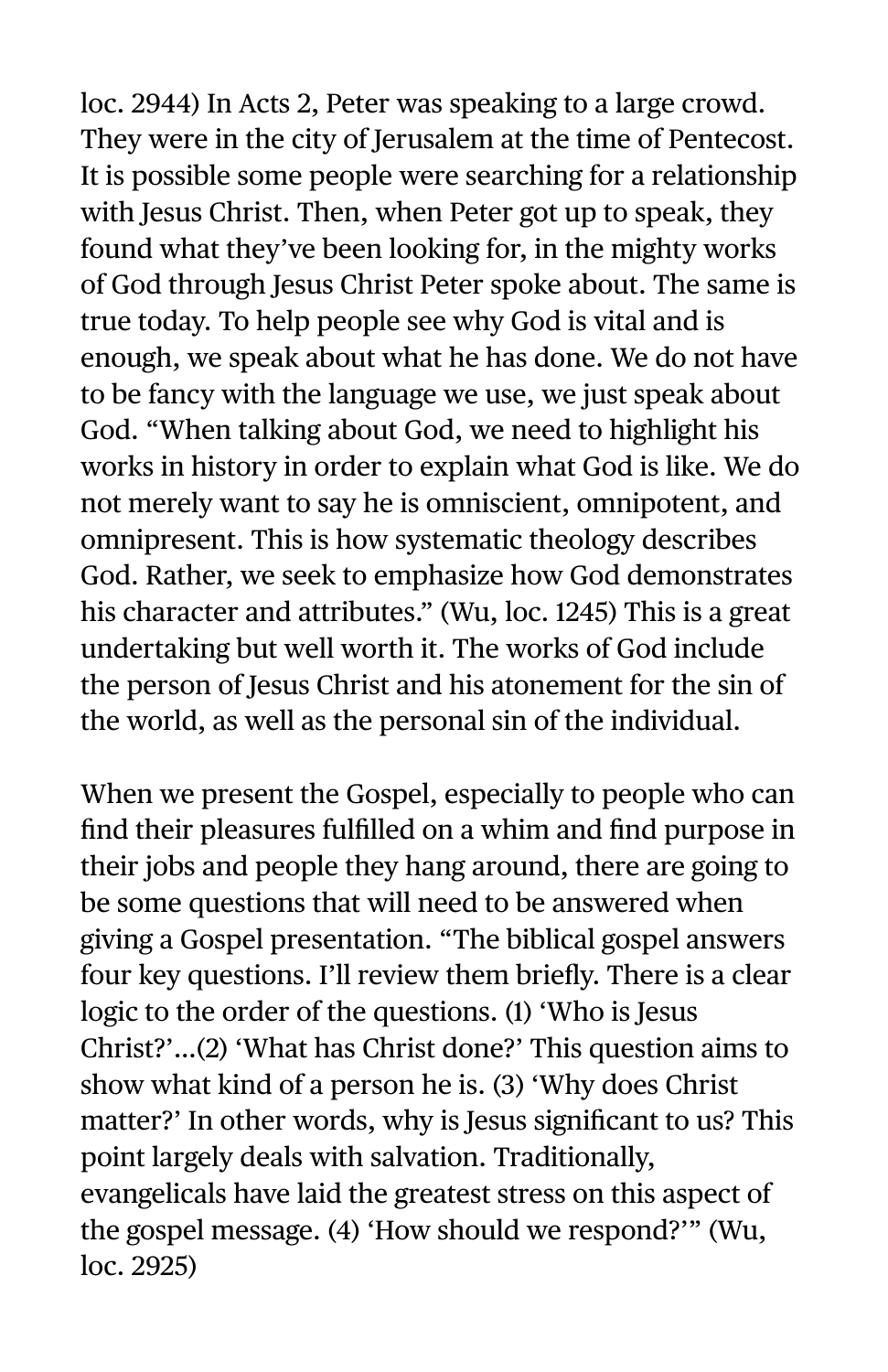Now, the challenge will be avoiding syncretism, especially when a concept sounds close to one the person has known before. In the urban areas, even cross-cultural settings, it is possible to keep certain traditions, customs, and way of life and still think they are living as a Christian. One of the ways to combat this is to fully immerse ourselves in the setting. Many call this "incarnational" ministry. The point is to become involved enough in the culture and community to gain the respect of the people. Relationships matter. "If the success of missions depends largely upon the quality of the relationships between missionaries and the people to whom they go, the parent/child relationship model is not biblical. The biblical model is that of incarnation. To bridge the cultural gap between heaven and sinful earth, God became human and dwelt among us, eating our food, speaking our language, and suffering our sorrows, yet without giving up his divine nature. Incarnation is identification, but it does not deny who we originally are. It is, in fact, a bicultural or by personal state. Just as God became one with us in order to save us, we must become one with the people to whom we go in order to bring them to message of salvation." (Hiebert, 158) Only when living life, on some level, with the people will trust begins to develop and the mission and proclamation of Jesus Christ will be heard and lived out by the people we serve. This is truly only possible with the presence and person of the Holy Spirit. It is the Spirit who guides as he did for the Apostle Paul by sending him to Macedonia (Acts 16:9).

Following the leading and guidance of the Spirit prevents us from proclaiming our own culture and ideas. The Spirit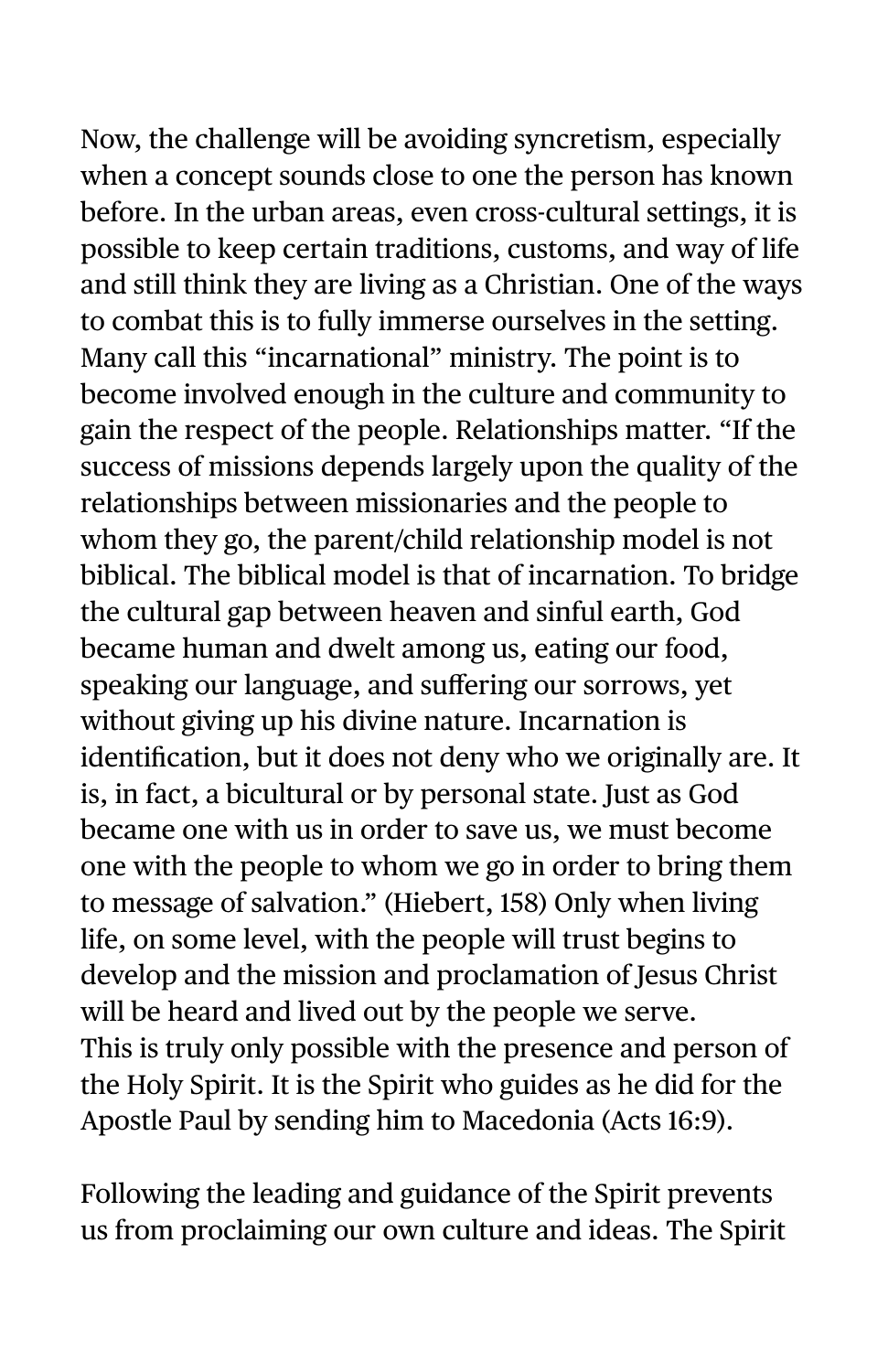helps us proclaim the full gospel. This is what is important in urban centers and any kind of cross-cultural ministry.

#### *Bibliography*

Beale, G. K. (2014). God Dwells Among Us : Expanding Eden to the Ends of the Earth: Vol. North American Edition. IVP Books.

Bosch, D. J. (2011). Transforming mission: paradigm shifts in theology of mission (20th anniversary ed. / with a new concluding chapter by Darrel Guder and Martin Reppenhagen.). Orbis. Kindle Edition

Buckman, A. R. (2012). Contextualization in an urban setting. Missio Apostolica, 20(2), 181–189.

Martin, M. (2011). Cross-cultural perspectives on the call to ministry. Vision (Winnipeg, Man.), 12(2), 70–78.

McConnell, T., & McConnell, J. (1991). Cross-cultural ministry with church and family: the final report of a research project. Religious Education, 86(4), 581–596.

Wingeier, D. E. (1992). Emptying-for-filling: an approach to cross-cultural ministry. Quarterly Review, 12(2), 33–56.

Wingeier-Rayo, P. (2015). Jesus as migrant: biblical understand of immigration as a cross-cultural model for ministry. Apuntes, 35(1), 19–32.

Wright, C. J. H. (2006). The mission of God: unlocking the Bible's grand narrative. InterVarsity Press.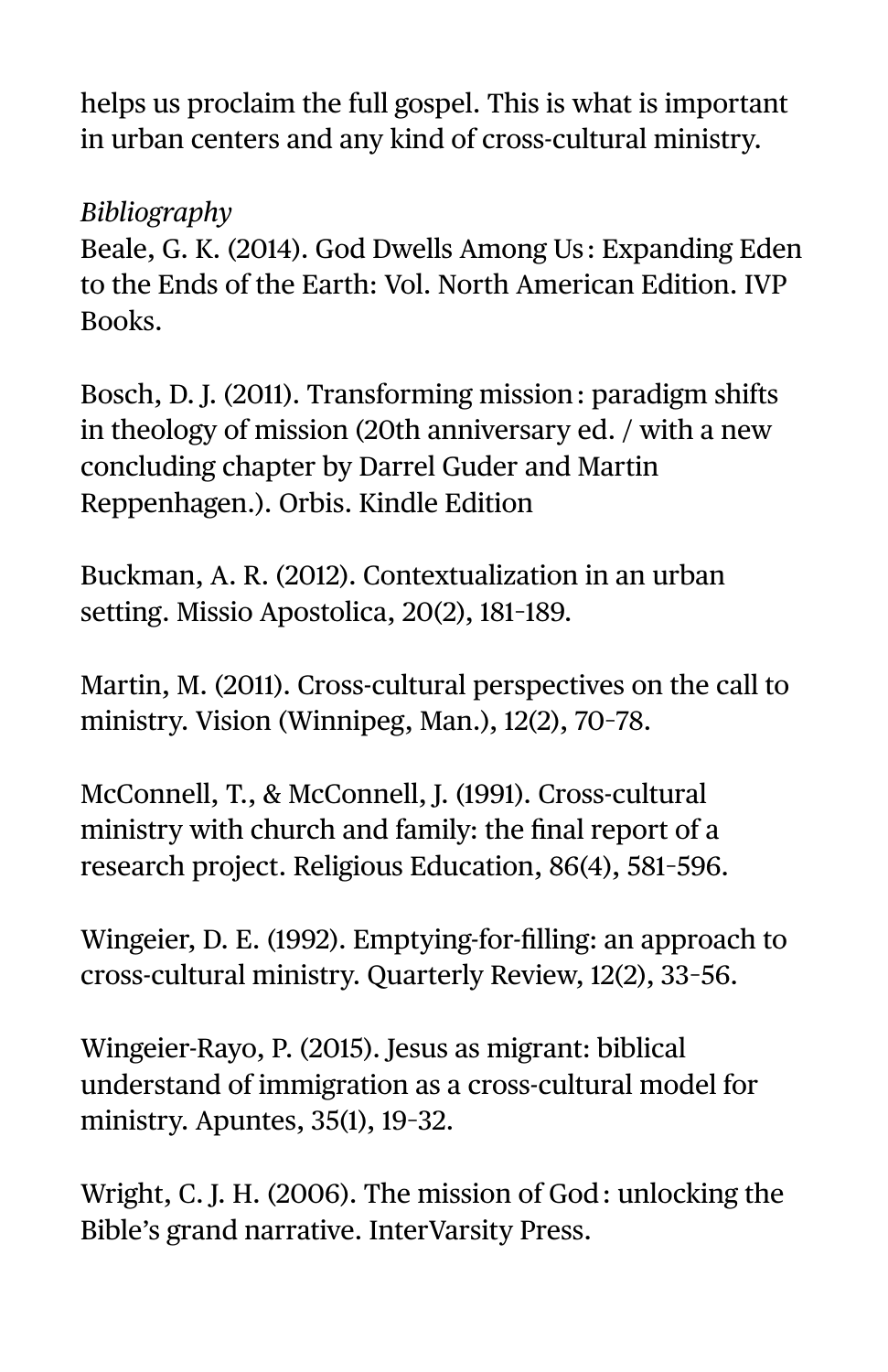Wu, J. (2015). One gospel for all nations : a practical approach to biblical contextualization. William Carey Library.